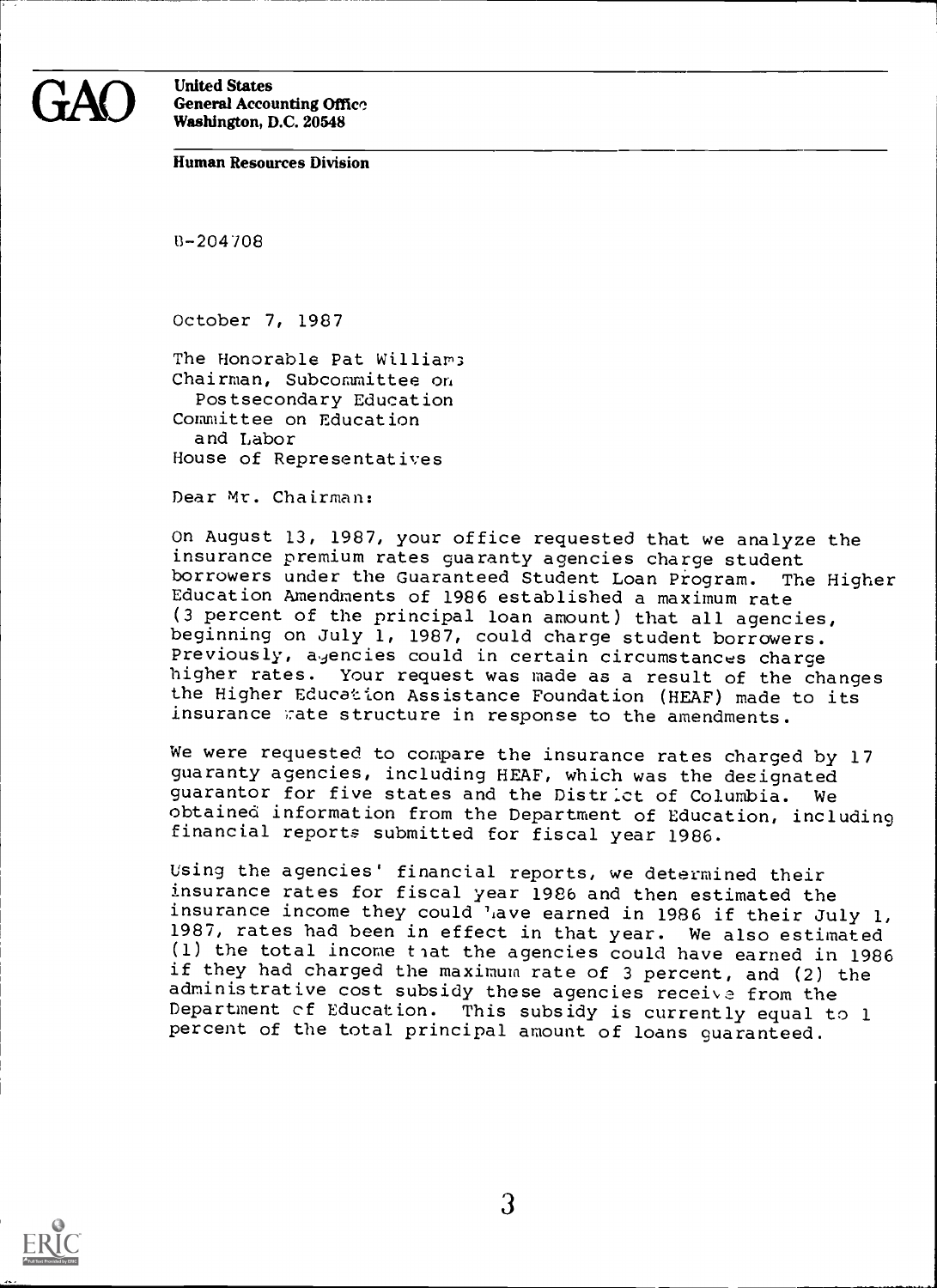Our analysis showed that:

- -- These 17 agencies received \$83 million in premium receipts in fiscal year 1986, with effective insurance rates' ranging from 0.64 percent to 2.87 percent.
- -- Te'i of the 17 agencies lowered their effective insurance rates as of July 1, 1987, while 7 increased their rates. Had the new rates been in place in fiscal year 1986, the 17 agencies could have earned \$70 million, or a reduction of \$1.3 million in premium income.
- -- Had these 17 agencies charged the maximum insurance rate of 3 percent, they could have earned (1) \$91 million more than they actually received in fiscal year 1986 and (2) \$104 million more than they could have earned with their current insurance rates.
- -- The \$104 million in increased premium income these 17 agencies could have received by charging the maximum 3-percent rate could have exceeded by \$46 million the estimated administrative cost subsidies (\$58 million) these agencies received in fiscal year 1986.

As requested by your cffice, we did not obtain comments from the Department of Education on this briefing report. However, we discussed its contents with knowledgeable agency officials and incorporated their suggestions where appropriate. We will send copies of this report to appropriate congressional committees, the Department of Education, and other interested parties and will make copies available to others on request. Should you need additional information on the contents of this briefing report, please call me on 275-5365.

Sincerely yours,

William J. Gainer

William J. Gainer Associate Director

 $\overline{2}$ 

<sup>1</sup>We computed the agencies' effective insurance rates by dividing the premium receipts for fiscal year 1986 by the amount of loans guaranteed for that period.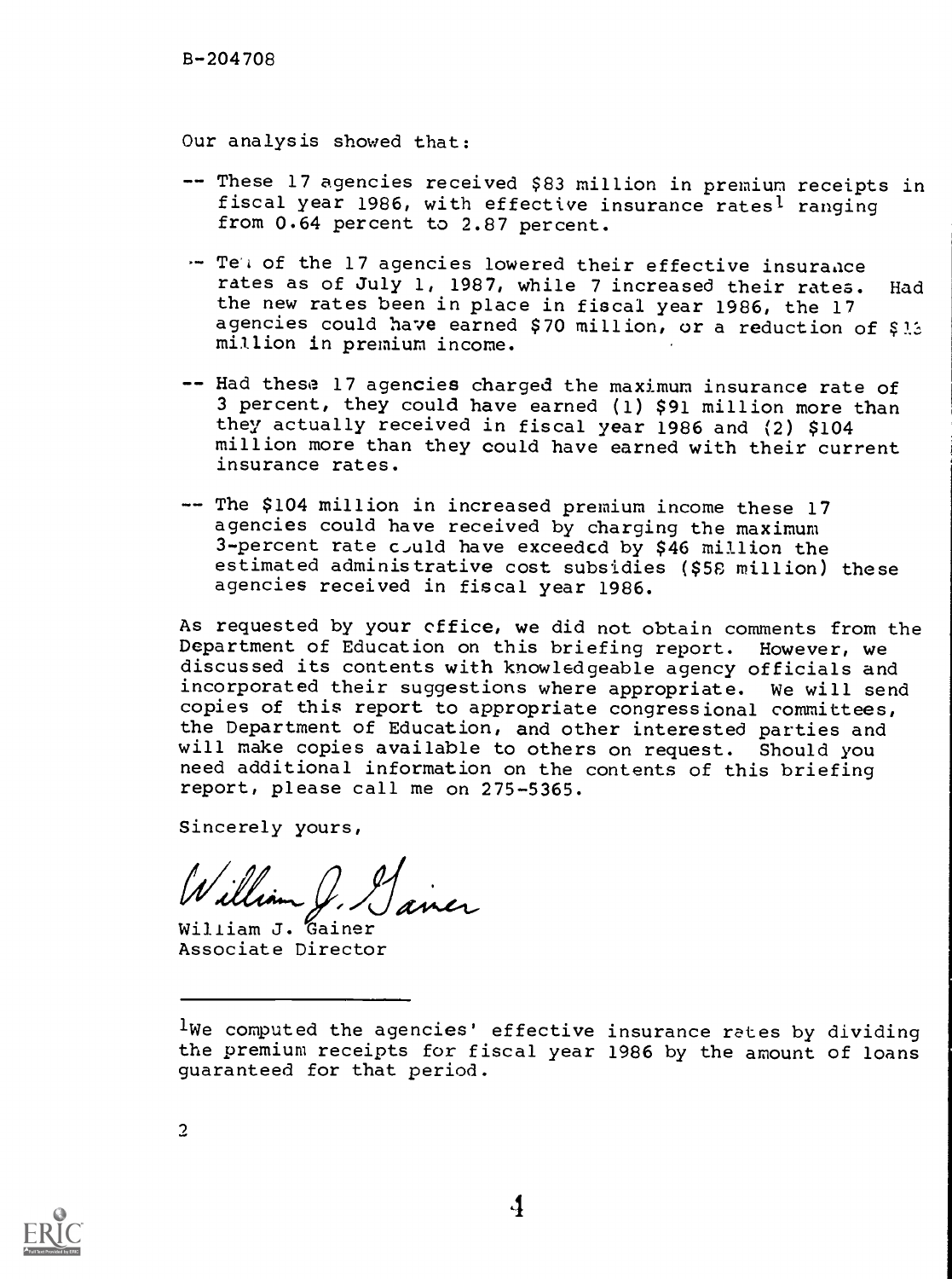## **Contents**

|                |                                                                               | Page          |
|----------------|-------------------------------------------------------------------------------|---------------|
| <b>LETTER</b>  |                                                                               | ı             |
|                | GUARANTEED STUDENT LOANS: ANALYSIS OF                                         |               |
|                | INSURANCE PREMIUMS CHARGED BY GUARANTY AGENCIES<br>Background                 | 4<br>4        |
|                | Objectives, scope, and methodology                                            |               |
|                | Comparison of old and new rates                                               | $\frac{5}{7}$ |
|                | Effect on agency income from new rates                                        | 8             |
| rate           | Potential income if agencies charged a 3-percent                              | 9             |
|                | Comparison of increase in income at 3-percent                                 |               |
|                | insurance rate with the administrative cost allowance                         | 10            |
| Appendix       |                                                                               |               |
| I.             | Potential effect of new insurance rates                                       | 12            |
| <b>TABLES</b>  |                                                                               |               |
| $\mathbf{I}$   | Colifornia guaranty agency's insurance<br>rates as of July 1, 1987            | 8             |
|                |                                                                               |               |
| $\overline{2}$ | Guaranty agencies' effective insurance<br>rates for fiscal year 1986 compared |               |
|                | with 1987 rates                                                               | 8             |
| $\mathbf{3}$   | Potential effect of new insurance                                             |               |
|                | rates on guaranty agency income                                               | 9             |
| 4              | Effect on income if all guaranty agencies                                     |               |
|                | charged a 3-percent insurance rate                                            | 10            |
| 5              | Comparison of potential premium income                                        |               |
|                | increase with a 3-percent rate to                                             |               |
|                | agency administrative cost<br>allowances in fiscal year 1986                  |               |
|                |                                                                               | 11            |
| <b>FIGURE</b>  |                                                                               |               |
| 1              | Guaranty agencies included in GAO's                                           |               |
|                | analyses                                                                      | 6             |
|                | R CENT GAO REPORTS AND TESTIMONY RELATED TO GUARANTEED                        |               |
| STUDENT LOANS  |                                                                               | 32            |
|                | Abbreviations                                                                 |               |
| <b>ACA</b>     | administrative cost allowance                                                 |               |
| <b>HEAF</b>    | Higher Education Assistance Foundation                                        |               |



3

 $\overline{5}$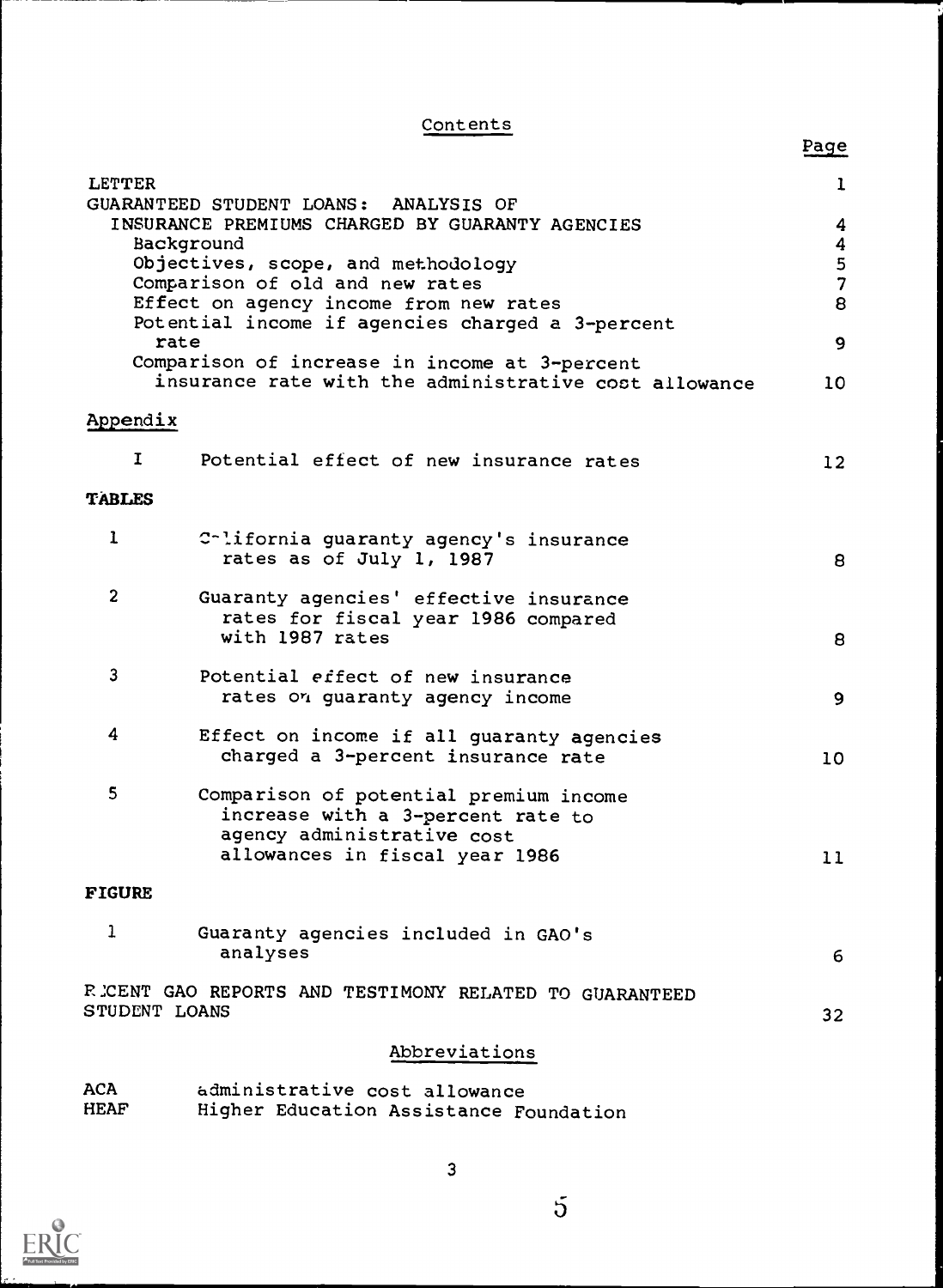## GUARANTEED STUDENT LOANS: ANALYSIS OF INSURANCE PREMIUMS CHARGED BY GUARANTY AGENCIES

On April 13, 1987, the Higher Education Assistance Foundation (HEAF), a multistate guarantor participating in the Guaranteed Student Loan Program, notified lenders and schools of a change in its insurance premium rate structure. Insurance rates are charged to student borrowers in the form of a loan discount or reduction in the amount the student receives. Effective July 1, 1987, HEAF began charging a variable insurance rate to "reflect default risks" associated with the kind of institutions students attended, i.e., proprietary schools, 2-year schools, and 4-year schools. For example, students attending 4-year institutions would pay no insurance premium, while those attending proprietary institutions would pay a 3-percent insurance rate. HEAF said it was making this change to mcre equitably recognize the varying default risks and costs of administering the program at these institutions. However, other guaranty agencies were concerned that HEAF's actions would cause many schools--especially 4-year institutions--to direct their students to banks whose loans would be guaranteed by HEAF.

#### BACKGROUND

Under the Guaranteed Student Loan Program, various lenders, such as commercial banks and savings and loan associations, make low-interest loans to students under the protection of guarantees issued by state or private nonprofit guaranty agencies. In fiscal year 1986, the program provided over 3.6 million loans totaling \$8.6 billion.

The guaranty agencies are responsible for administering the program within the state, encouraging participation by lenders, and verifying that lenders exercise prudent lending practices in making, servicing, and collecting on student loans. When a borrower fails to repay the loan, the guaranty agency pays the lender's claim.

To offset the costs of administering the program, guaranty agencies receive income from several sources, including (1) the insurance premium charged to student borrowers (which lenders collect and forward to the agencies) and (2) an administrative cost allowance (ACA) to partially reimburse them for their administrative costs. This allowance is currently calculated as 1 percent of the principal amount of loans guaranteed by the agency during the fiscal year and is paid at least annually by the Department of Education.

#### Insurance premiums

Until the Higher Education Amendments of 1986 were enacted, guaranty agencies were authorized by regulation to charge an

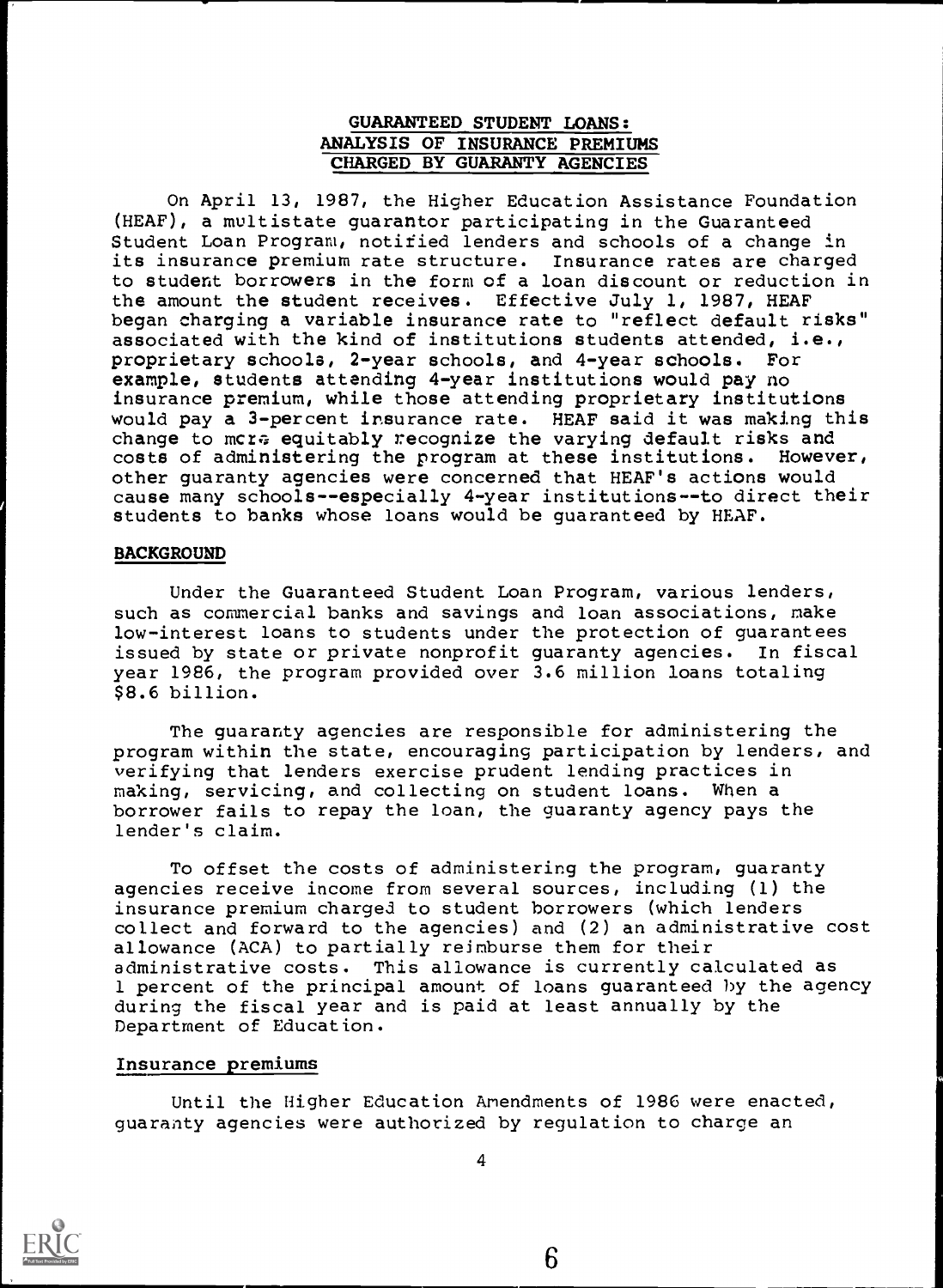insurance rate that did not exceed 1 percent for each year the borrower was expected to be in school. For example, freshmen entering a 4-year curriculum could have been charged a premium covering each of their expected 4 years in college, resulting in a 4-percent fee. In comparison, students entering a community college program could be charged on the basis of a 2-year education (about 2 percent).

According to the House Committee on Education and Labor's report accompanying its bill for.the 1986 amendments:

"This variation in charges, between students entering different institutions within the same State, as well as between States charging different premiums calculated over different periods, leads to extreme confusion on the part of student borrowers and creates great inequities."

The 1986 amendments modified the insurance premium structure. Guaranty agencies can now charge an insurance rate no greater than 3 percent of the amount students borrow, regardless of the length of the academic program. The premium is aeducted from the borrower's loan proceeds. These new rules became effective on July 1, 1987.

#### OBJECTIVES, SCOPE, AND METHODOLOGY

At the request of the Chairman, Subcommittee on Postsecendary Education, House Committee on Education and Labor, we developed information on the insurance p'emiuras and rates charged in fiscal year 1986, and more recently by the 17 guaranty agencies shown in figure 1.

As ayreed with your office, we developed information on the (1) insurance rates charged by the guaranty agencies during fiscal year 1986 compared to rates being charged since July 1, 1987, after HEAF implemented a variable rate structure; (2) potential changes in agencies' revenue from insurance income due to these new rates, using 1986 loan volume as an estimating base; (3) additional income these agencies could earn if they charged the maximum legal insurance rate of 3 percent; and (4) administrative cost allowance agencies received in fiscal year 1986 compared to the increased income they could have received had they charged the 3-percent rate.

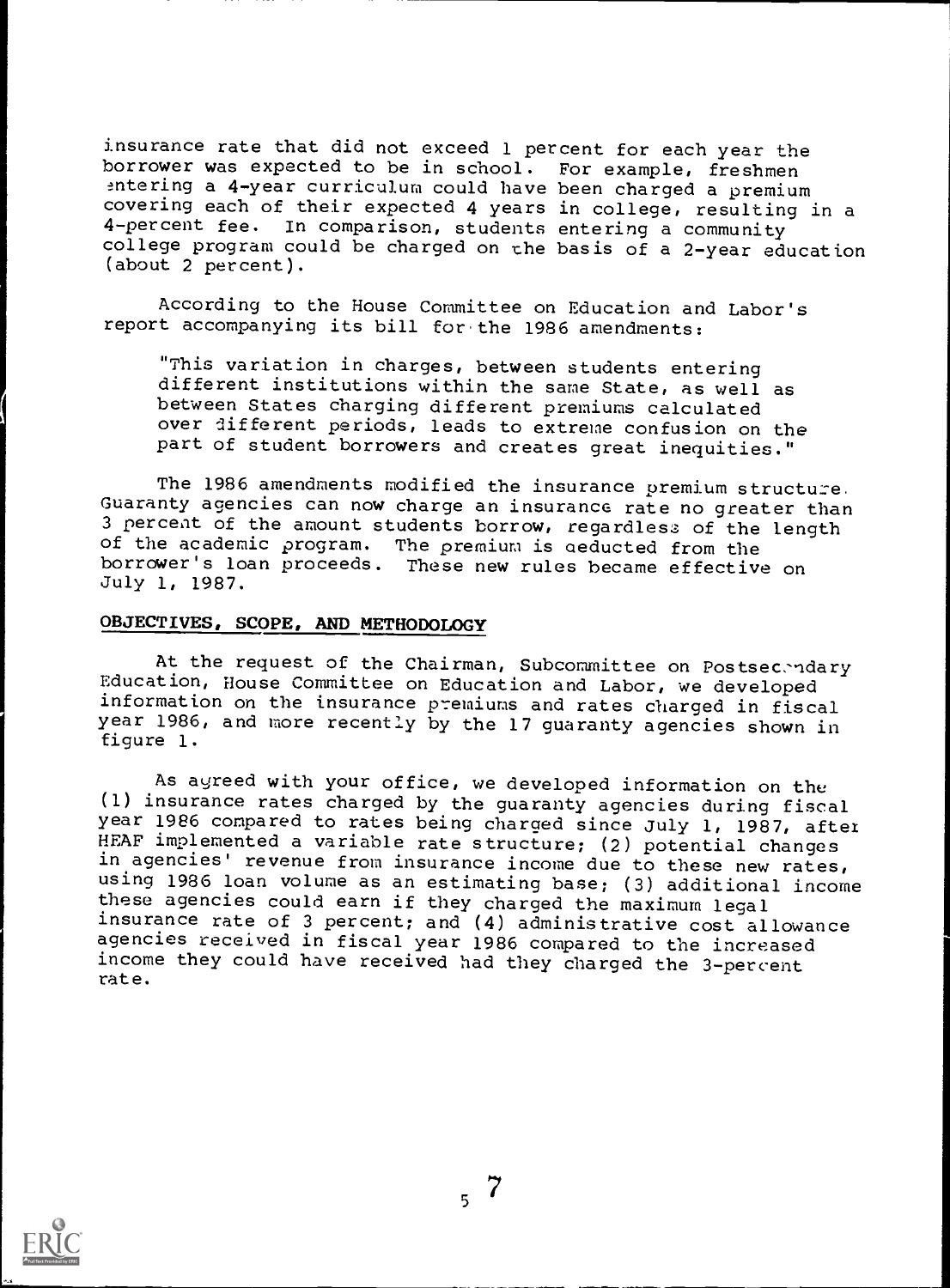Figure 1: Guaranty Agencies Included in GAO Analysesa



aDuring fiscal year 1986, HEAF was the approved guarantor for the District of Columbia, Kansas, Minnesota, Nebraska, West Virginia, and Wyoming.

We obtained information for our analyses from the guaranty agencies' financial reports--commonly referred to as the "1130 report"--submitted to the Department of Education for fiscal year 1986, the most recent data available. We also obtained information on the agencies' insurance rates as of July 1, 1987, from data obtained from Department records and discussions with guaranty agency officials.

For our analyses, we used the agencies' loan volume experience in fiscal year 1986 as the base for analyzing the potential financial impact of the rate changes made on July 1, 1987. We assumed that lender and guaranty agency activity in guaranteeing

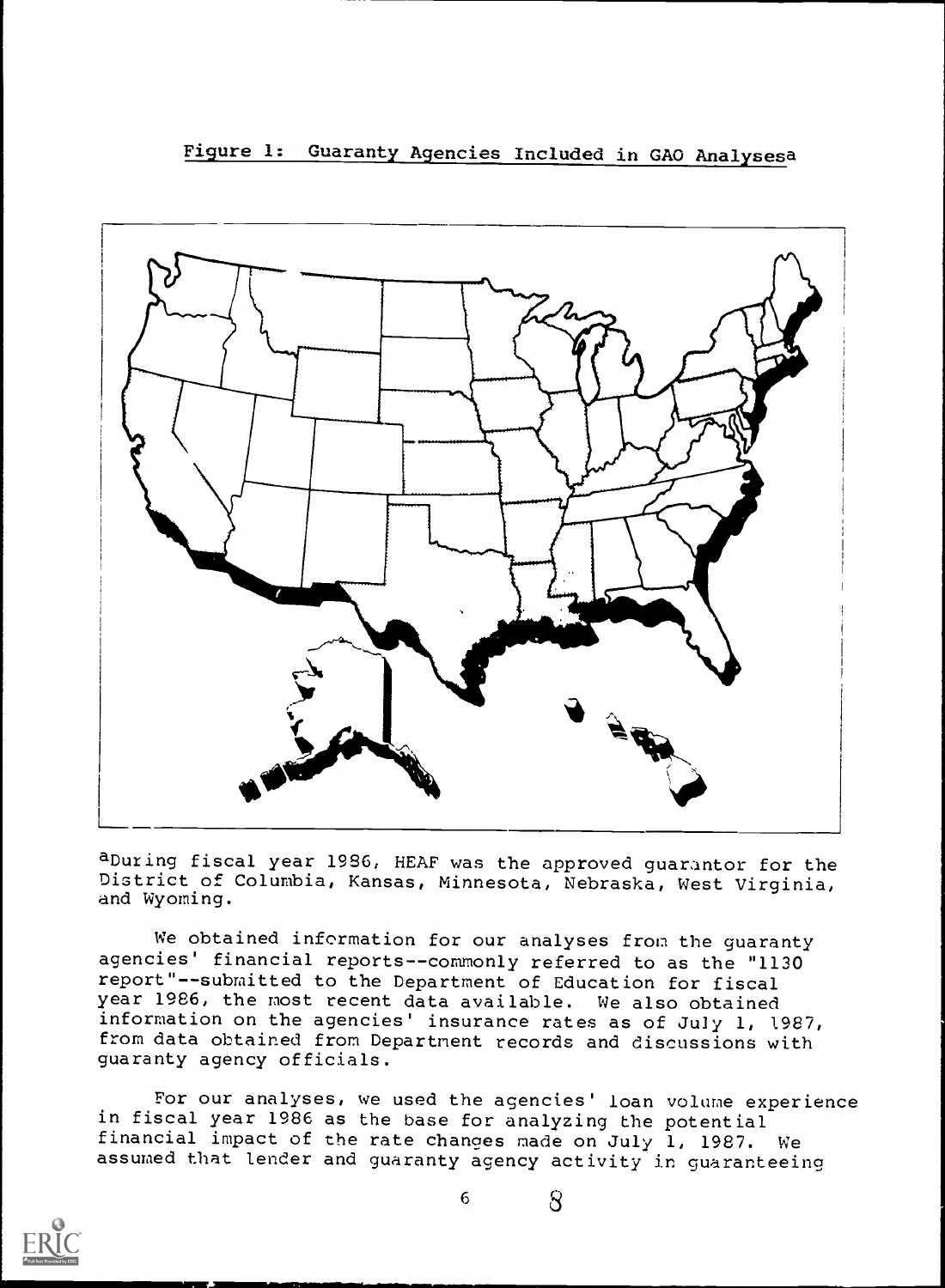loans would have remained the same in 1986 if tne current rate structure had then been in effect.

The loans guaranteed and insurance premium receipts received by the guaranty agencies are as reported--unverified by us--in the agencies' fiscal year 1986 Form 1130 reports. We also computed the agencies' ACA for 1986 by applying the 1-percent rate authorized by the 1986 amendments to the amount of loans guaranteud in fiscal year 1986.

We computed the agencies effective insurance rates for fiscal year 1986 by dividing insurance premium receipts by the amount of loans guaranteed during the year. (HEAF's rate for that period was a weighted average of its 6 agencies.)

We computed current effective insurance rates for all but 3 agencies by using the actual rates being charged student borrowers beginning July 1, 1987. For HEAF, we computed an average based on 1986 loan volume and actual 1987 insurance rates charged students attending the different kinds of schools. Iowa's effective insurance rate was a weighted average based on 1986 loan volume and actual 1987 rates for each of the three types of guaranteed loans ("regular", Parents Loans for Undergraduate Students, and Supplemental Loans for Students). California's current effective insurance rate was determined by dividing its estimated 1987 premium income--provided by agency personnel--by total loans guaranteed in fiscal year 1986.

#### COMPARISON OF OLD AND NEW RATES

Appendix I summarizes the potential effect of the new insurance rates on each of the 17 agencies. Fourteen of these agencies adopted a fixed insurance rate on July 1, 1987, which they apply to all loans guaranteed, regardless of the kind of institution attended by student borrowers. The Iowa guaranty agency's insurance premium rate is 1.5 percent for regular guaranteed student loans and 3 percent for Parents Loans for Undergraduate Students and Supplemental Loans for Students. HEAF is charging a variable insurance rate that is related to the kind of institution attended. HEAF is charging no insurance fee to students attending 4-year schools, 1.5 percent to students attending 2-year community and junior colleges and nonprofit trade and technical schools, and 3 percent to students attending<br>proprietary schools. By comparison, the California guaranty agency is charging insurance premium rates based upon a school's default experience. (See table 1.)

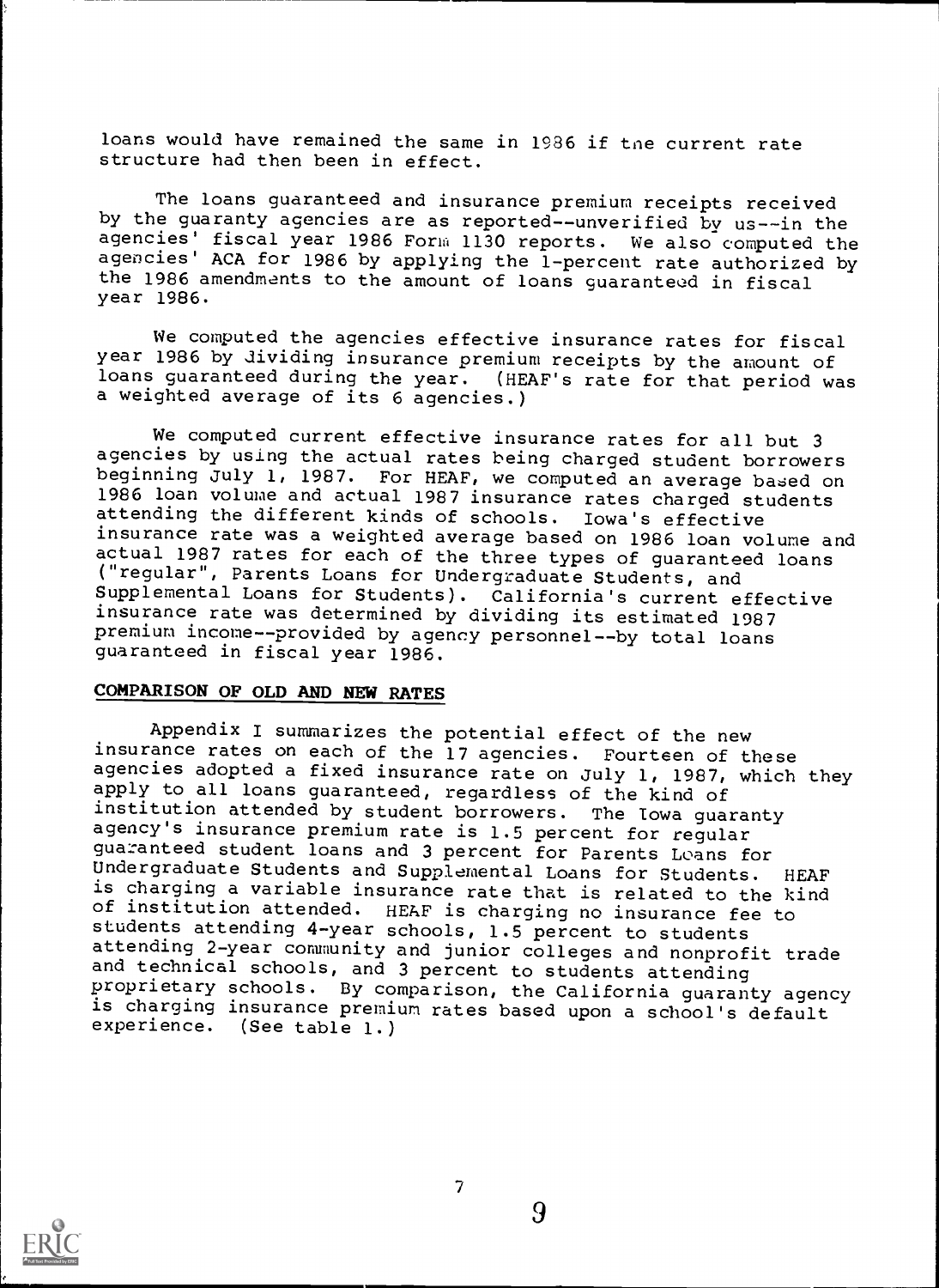## Table 1: California Guaranty Agency's Insurance Rates as of July 1, 1987

| Default rate<br>(percent) | Insurance rate<br>(percent) |
|---------------------------|-----------------------------|
| 0 to 15                   | 0.0                         |
| Over 15 to 20             | 1.5                         |
| Over 20 to 25             | 2.5                         |
| Over 25                   | 3.0                         |

Ten of the 17 agencies are now charging a lower effective insurance rate than they charged in fiscal year 1986. Table 2 shows the comparison for each of the 17 agencies.

## Table 2: Guaranty Agencies' Effective Insurance Rates for Fiscal Year 1986 Compared With 1987 Rates

|                 |                                  | Effective                       |                   |
|-----------------|----------------------------------|---------------------------------|-------------------|
| Guaranty agency | Effective 1986<br>rate (percent) | July 1, 1987,<br>rate (percent) | Percent<br>change |
| Arkansas        | 0.86                             | 2.50                            | 191               |
| California      | $2 \cdot 25$                     | 0.92                            | (59)              |
| HEAF            | 1.21                             | 1.70                            | 41                |
| Illinois        | 2.27                             | 0.00                            | (100)             |
| Iowa            | 1.75                             | 1.56                            | (11)              |
| Kentucky        | 2.14                             | 2.00                            | (7)               |
| Louisiana       | 2.87                             | 3.00                            | 5                 |
| Massachusetts   | 1.11                             | 1.00                            | (10)              |
| Michigan        | 1.82                             | 1.00                            | (45)              |
| Mississippi     | 2.34                             | 3.00                            | 28                |
| Missouri        | 2.16                             | 3.00                            | 39                |
| Montana         | 2.38                             | 3.00                            | 26                |
| New Jersey      | 1.02                             | 1.00                            | (2)               |
| New York        | 0.64                             | 0.50                            | (22)              |
| Pennsylvania    | 0.94                             | 0.00                            | (100)             |
| Texas           | 2.02                             | $2 \cdot 25$                    | 11                |
| Vermont         | 2.15                             | 1,00                            | (53)              |

#### EFFECT ON AGENCY INCOME FROM NEW RATES

Table 3 shows the potential increase or decrease in insurance income for each of the agencies assuming their July 1, 1987, rates had been in effect for loans guaranteed in fiscal year 1986. The increases range from \$81,047 in Louisiana to \$9,333,088 for HEAP. In contrast, California could incur the greatest reduction, \$9,034,174, in insurance premium income, followed by Illinois and Pennsylvania, which are currently charging no insurance premium and received insurance income of \$8,665,448 and \$4,599,133, respectively, in fiscal year 1986.

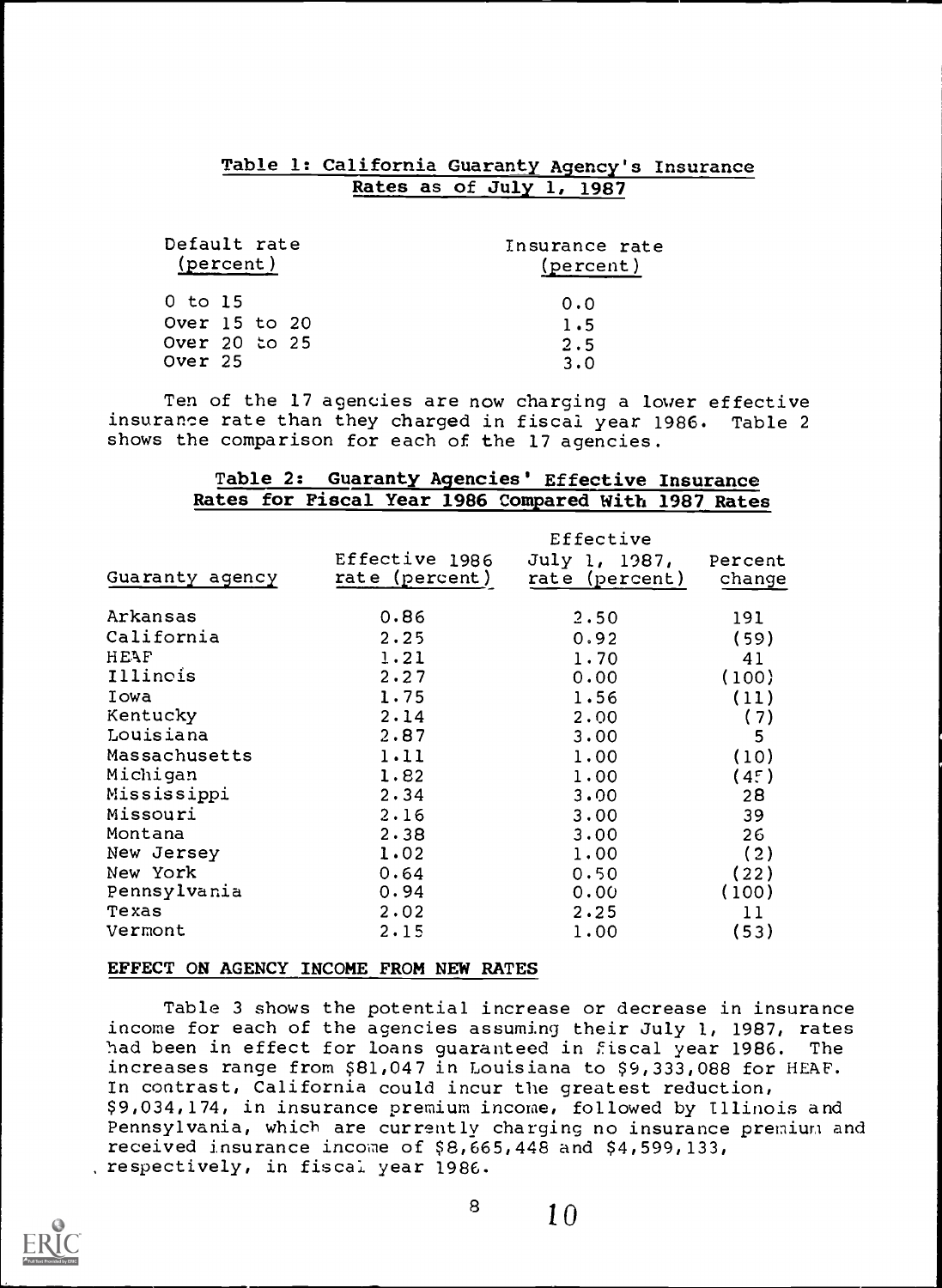| Insurance premium income |                      |                     |                        |
|--------------------------|----------------------|---------------------|------------------------|
|                          | Actual               | Estimated with      | Increase               |
| Guaranty agency          | 1986                 | July 1987 rate      | (decrease)             |
| Arkansas                 | \$.<br>282, 243      | \$818,132           | \$535,889              |
| California               | 15,234,174           | 6,200,000           | (9,034,174)            |
| HEAF                     | 22,673,251           | 32,006,339          | 9,333,088              |
| Illinois                 | 8,665,448            | 0                   | (8,665,448)            |
| Iowa                     | 2,387,776            | 2,136,539           | (251, 237)             |
| Kentucky                 | 1,172,699            | 1,098,161           | (74, 538)              |
| Louisiana                | 1,734,397            | 1,815,444           | 81,047                 |
| Massachusetts            | 2,806,982            | 2,536,042           | (270, 940)             |
| Michigan                 | 3,393,784            | 1,863,824           | (1, 529, 960)          |
| Mississippi              | 1,148,218            | 1,472,489           | 324,271                |
| Missouri                 | 3,163,463            | 4,396,159           | 1,232,696              |
| Montana                  | 778,370              | 979,622             | 201,252                |
| New Jersey               | 2,197,490            | 2,154,080           | (43, 410)              |
| New York                 | 5,298,742            | 4,125,424           | (1, 173, 318)          |
| Pennsylvania             | 4,599,133            | 0                   | (4, 599, 133)          |
| Texas                    | 7,133,928            | 7,939,286           | 805,358                |
| Vermont                  | 454,951              | 211,451             | (243,500)              |
|                          |                      |                     |                        |
| Total                    | \$ <u>83,125,049</u> | <u>\$69,752,992</u> | \$ <u>(13,372,057)</u> |

## Table 3: Potential Effect of New Insurance Rates on Guaranty Agency Income

## POTENTIAL INCOME IF AGENCIES CHARGED A 3--PERCENT RATE

Four of the 17 agencies began charging the maximum 3-percent insurance rate on July 1, 1987. If these agencies, as well as the other 13 agencies had charged the maximum rate during fiscal year 1986, as much as \$104 million in premium income could have been earned, assuming no substantial changes in the agencies' relative loan activity. HEAF and the New York agency could have received the largest increase in income, about \$24.4 million and \$20.6 million, respectively. Table  $\Lambda$  illustrates the potential additional premium income that each agency could have earned in fiscal year 1986 if it had charged the 3-percent insurance rate.

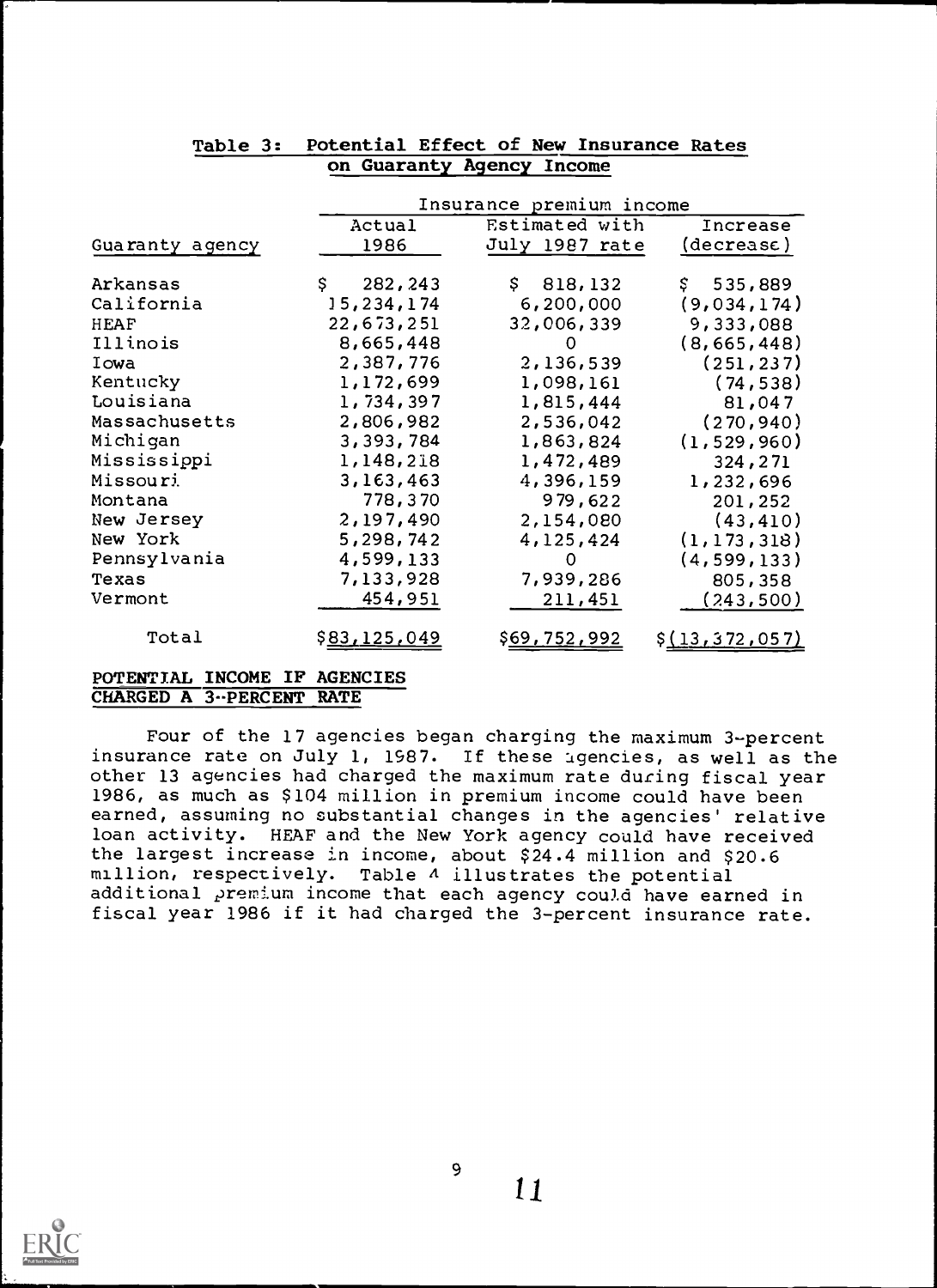|                 | Charged a 3-Percent Insurance Rate |                       |               |
|-----------------|------------------------------------|-----------------------|---------------|
|                 |                                    |                       |               |
|                 | Estimated                          | Estimated             |               |
|                 | income from                        | income at             | Increase      |
| Guaranty agency | July 1 rate                        | 3-percent rate        | in income     |
|                 |                                    |                       |               |
| Arkansas        | Ş.<br>818, 132                     | \$981,758             | \$<br>163,626 |
| California      | 6,200,000                          | 20, 273, 929          | 14,073,929    |
| HEAF            | 32,006,339                         | 56,418,669            | 24, 412, 330  |
| Illinois        | O                                  | 11, 441, 444          | 11, 441, 444  |
| Iowa            | 2,136,539                          | 4,101,039             | 1,964,500     |
| Kentucky        | 1,098,161                          | 1,647,241             | 549,080       |
| Louisiana       | 1,815,444                          | 1,815,444             | $\Omega$      |
| Massachusetts   | 2,536,042                          | 7,608,126             | 5,072,084     |
| Michigan        | 1,863,824                          | 5,591,471             | 3,727,647     |
| Mississippi     | 1,472,489                          | 1,472,489             |               |
| Missouri        | 4,396,159                          | 4,396,159             |               |
| Montana         | 979,622                            | 979,622               | Ω             |
| New Jersey      | 2,154,080                          | 6,462,241             | 4,308,161     |
| New York        | 4,125,424                          | 24,752,544            | 20,627,120    |
| Pennsylvania    |                                    | 14,741,020            | 14,741,020    |
| Texas           | 7,939,286                          | 10,585,714            | 2,646,428     |
| Vermont         | 211,451                            | 634,352               | 422,901       |
|                 |                                    |                       |               |
| Total           | <u>\$69,752,992</u>                | ξ <u>l 73,903,262</u> | \$104,150,270 |

Table 4: Effect on Income If All Guaranty Agencies

## COMPARISON OF INCREASE IN INCOME AT 3-PERCENT INSURANCE RATE WITH THE ADMINISTRATIVE COST ALLOWANCE

As noted earlier, guaranty agencies now receive from the federal government an administrative cost allowance of 1 percent on the principal amount of their total loans guaranteed. Table 5 shows the estimated ACA received by the agencies in "fiscal year 1986, compared to the potential increase in insurance premium income if all agencies had charged the 3-percent maximum rate. The table shows that the potential increase in premium income could equal or exceed the estimated 1986 ACA for 11 of the 17 agencies. Of the remaining six agencies, four already charge the maximum 3- percent rate and could, therefore, not receive an increase in premium income.

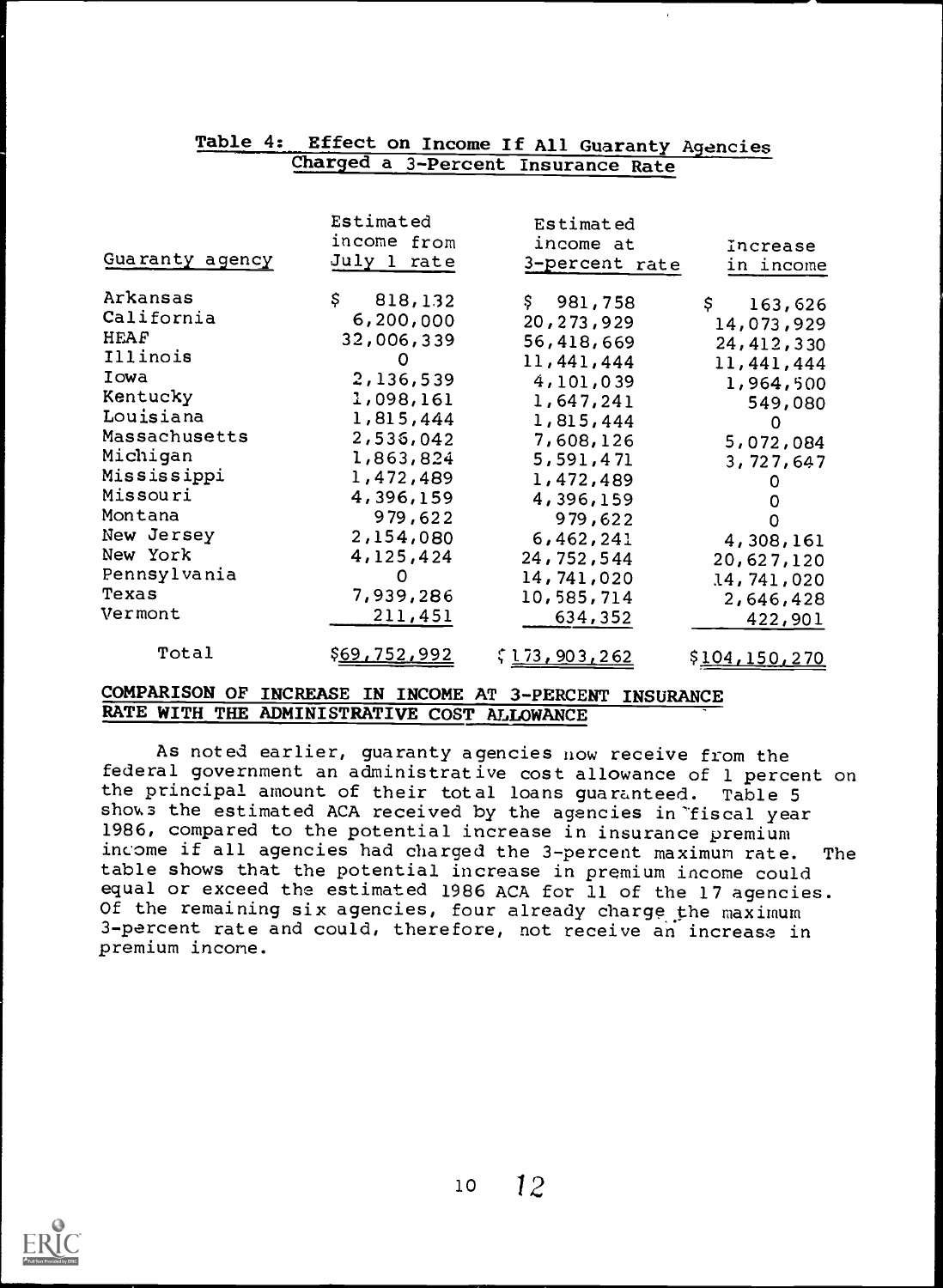| Table 5: Comparison of Potential Premium Income |                                                   |                                                          |                         |  |  |
|-------------------------------------------------|---------------------------------------------------|----------------------------------------------------------|-------------------------|--|--|
| Ancrease with a 3-Percent Rate to Agency        |                                                   |                                                          |                         |  |  |
|                                                 |                                                   | Administrative Cost Allowances in Fiscal Year 1986       |                         |  |  |
| Guaranty agency                                 | Increase in<br>premium<br>income at<br>3 percent? | Estimated<br>ACA received<br>during fiscal<br>year 1986b | Difference              |  |  |
| Arkansas                                        | \$.<br>163,626                                    | \$327, 253                                               | $(S \t163, 627)$        |  |  |
| California<br>HEAF                              | 14,073,929<br>24,412,330                          | 6,757,976<br>18,806,223                                  | 7,315,953<br>5,606,107  |  |  |
| Illinois                                        | 11,441,444                                        | 3,81.815                                                 | 7,627,629               |  |  |
| Iowa                                            | 1,964,500                                         | 1,367,013                                                | 597,487                 |  |  |
| Kentucky                                        | 549,080<br>0                                      | 549,080                                                  | $\Omega$                |  |  |
| Louisiana<br>Massachusetts                      | 5,072,084                                         | 605,148<br>2,536,042                                     | (605, 148)<br>2,536,042 |  |  |
| Michigan                                        | 3,727,647                                         | 1,863,824                                                | 1,863,823               |  |  |
| Mississippi                                     | 0                                                 | 490,830                                                  | (490, 830)              |  |  |
| Missouri                                        |                                                   | 1,465,386                                                | (1, 465, 386)           |  |  |
| Montana<br>Ne <b>w</b> Jersey                   | 4,308,161                                         | 326,541<br>2,154,080                                     | (326, 541)<br>2,154,081 |  |  |
| New York                                        | 20,627,120                                        | 8,250,848                                                | 12,376,272              |  |  |
| Pennsylvania                                    | 14,741,020                                        | 4,913,673                                                | 9,827,347               |  |  |
| Texas<br>Vermont                                | 2,646,428<br>422,901                              | 3,528,371<br>211,451                                     | (882, 143)<br>211,450   |  |  |
| Total                                           | \$ <u>10</u> 4,150,270                            | \$57,967,754                                             | \$46,182,516            |  |  |

aComputed in table 4.

<sup>D</sup>The current 1-percent ACA rate was applied to each guaranty agency's loans guaranteed during fiscal year 1986.

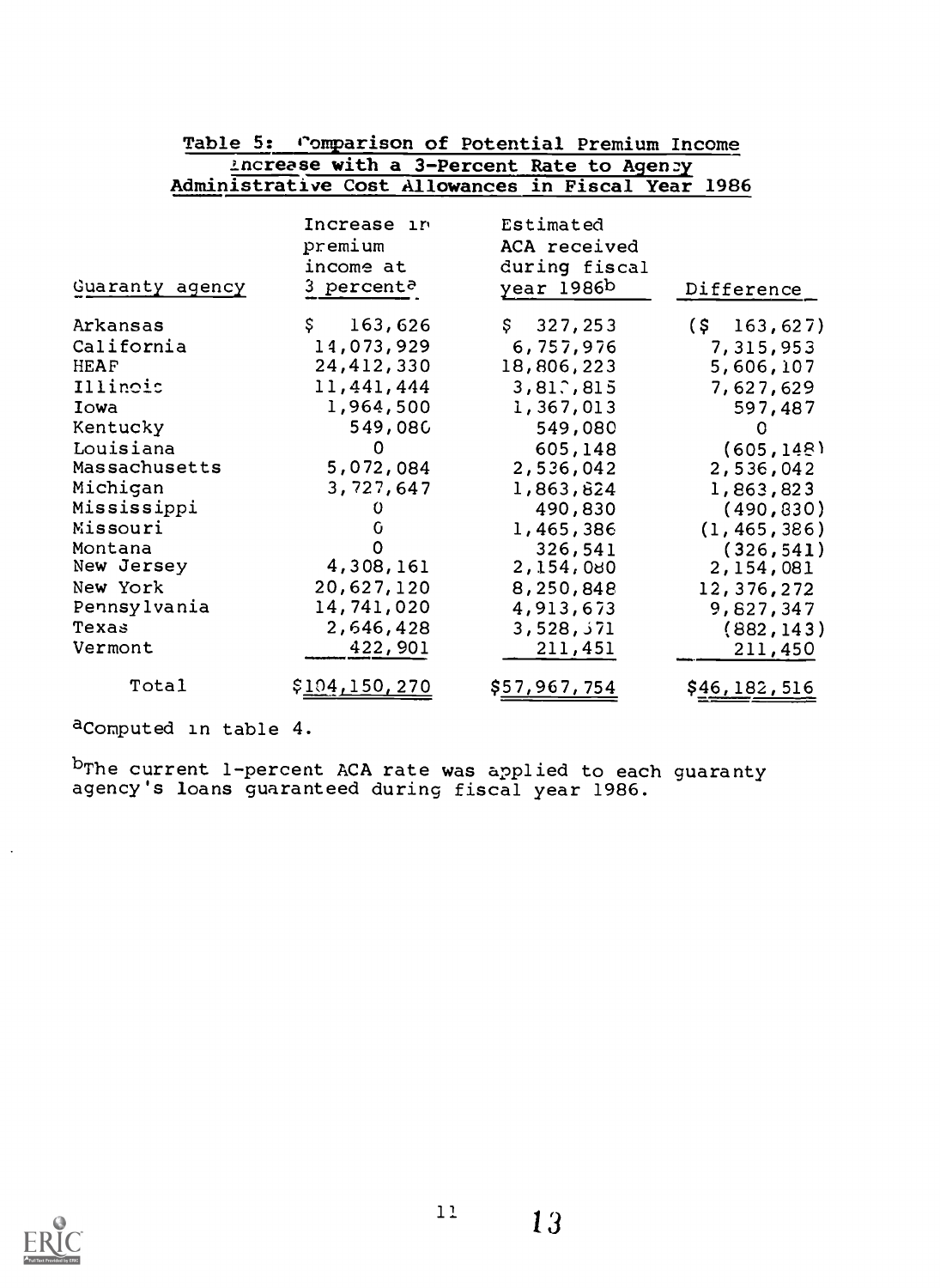## POTENTIAL EFFECT OF NEW INSURANCE RATES

## THE ARKANSAS GUARANTY AGENCY

Total loans guaranteed for fiscal year 1986 \$32,725,265

Insurance premium income for fiscal year  $1986$  \$282,243

## CHANGE IN INSURANCE RATES FOR 1987 COMPARED TO 1986

Effective rate for fiscal year 1986 0.86 percent

Rate as of July 1, 1987 2.50 percent

Percentage increase (decrease) 191 percent

#### POTENTIAL CHANGE IN PREMIUM INCOME

Insurance premium income from fiscal year  $1986$  \$282,243

Estimated premium income based on July 1987 rate and 1986 loan activity \$818,132

Increase (decrease) in income \$535,889

## POTENTIAL INCREASE IN INCOME AT MAXIMUM 3-PERCENT RATE

Estimated income at maximum 3-percent insurance rate and on 1986 loan activity \$981, 758

Estimated premium income based on July 1987 rate and 1986 loan activity \$818,132

Increase in premium income \$163,626

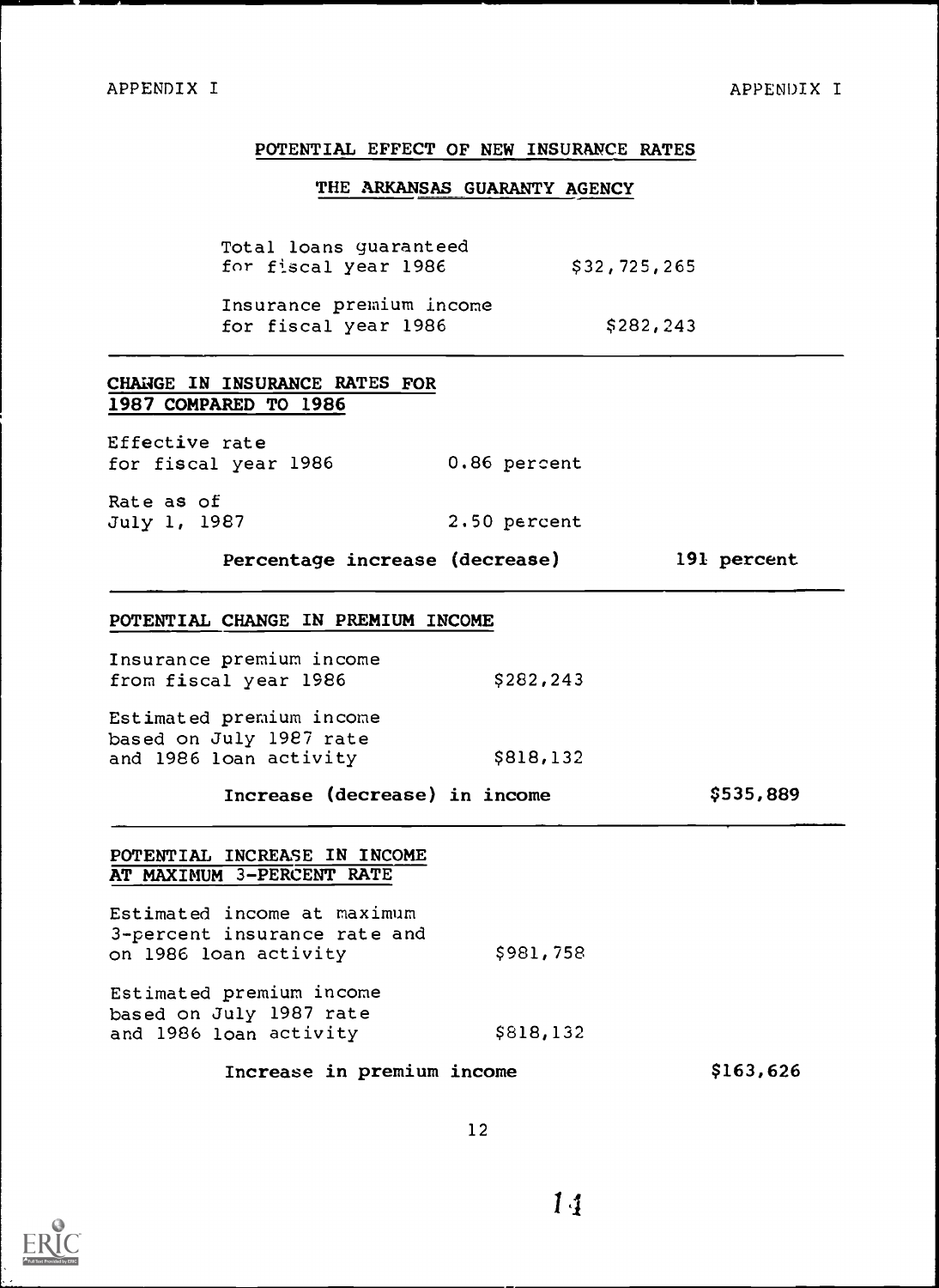## THE CALIFORNIA GUARANTY AGENCY

Total loans guaranteed for fiscal year 1986 Insurance premium income<br>
for fiscal year 1986 515,234,174 for fiscal year 1986

## CHANGE IN INSURANCE RATES FOR 1987 COMPARED TO 1986

Effective rate for fiscal year 1986 2.25 percent

Effective rate as of July 1, 1987 0.92 percent

Percentage increase (decrease) (59 percent)

#### POTENTIAL CHANGE IN PREMIUM INCOME

Insurance premium income for fiscal year 1986 \$15,234,174

Estimated premium income based on July 1987 rate and 1986 loan activity \$6,200,000

Increase (decrease) in income (\$9,034,174)

## POTENTIAL INCREASE IN INCOME AT MAXIMUM 3-PERCENT RATE

Estimated income at maximum 3-percent insurance rate and on 1986 loan activity \$20,273,929

Estimated  $y$ remium income based on July 1987 rate and 1986 loan activity

## Increase in income  $$14,073,929$



\$6,200,000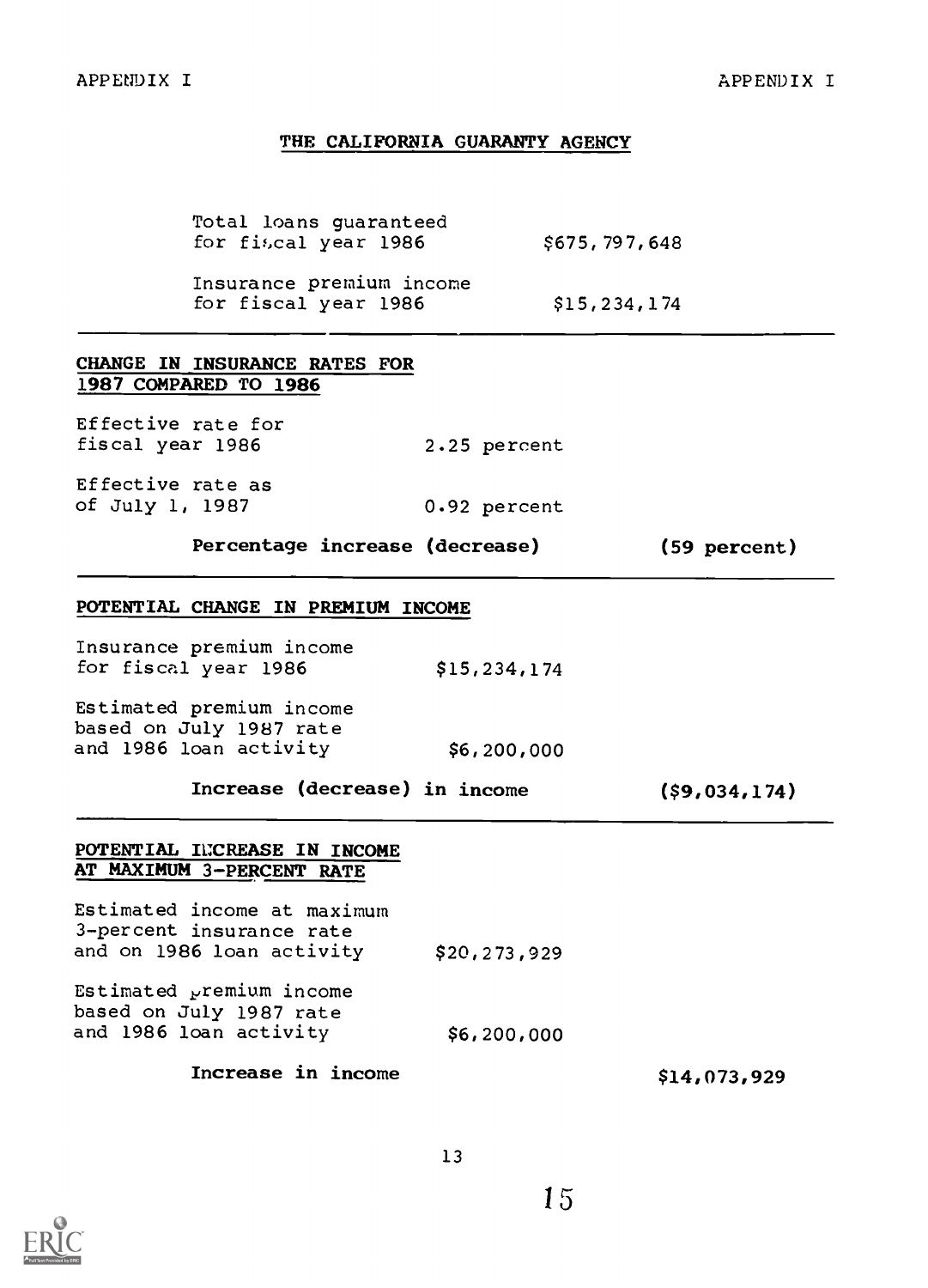#### THE HEAF GUARANTY AGENCIES

Total loans guaranteed<br>for fiscal year 1986 51,880,622,314 for fiscal year 1986

Insurance premium income<br>
for fiscal vear 1985 622,673,251 for fiscal year 1985

| CHANGE IN INSURANCE RATES FOR<br>1987 COMPARED TO 1986 |                |            |
|--------------------------------------------------------|----------------|------------|
| Effective rate for<br>fiscal year 1986                 | 1.21 percent   |            |
| Effective rate as<br>of July 1, 1987                   | 1.7019 percent |            |
| Percentage increase (decrease)                         |                | 41 percent |
| POTENTIAL CHANGE IN PREMIUM INCOME                     |                |            |
| Insurance premium income<br>for fiscal year 1986       | \$22,673,251   |            |
| Estimated premium income                               |                |            |

based on July 1987 rate and 1986 loan activity \$32,006,339

Increase (decrease) in income \$9,333,088

## POTENTIAL INCREASE IN INCOME AT MAXIMUM 3-PERCENT RATE

Estimated income at maximum 3-percent insurance rate and on 1986 loan activity Estimated premium income based on July 1987 rate and 1986 loan activity \$56,418,669 \$32,006, 339

Increase in income  $$24,412,330$ 

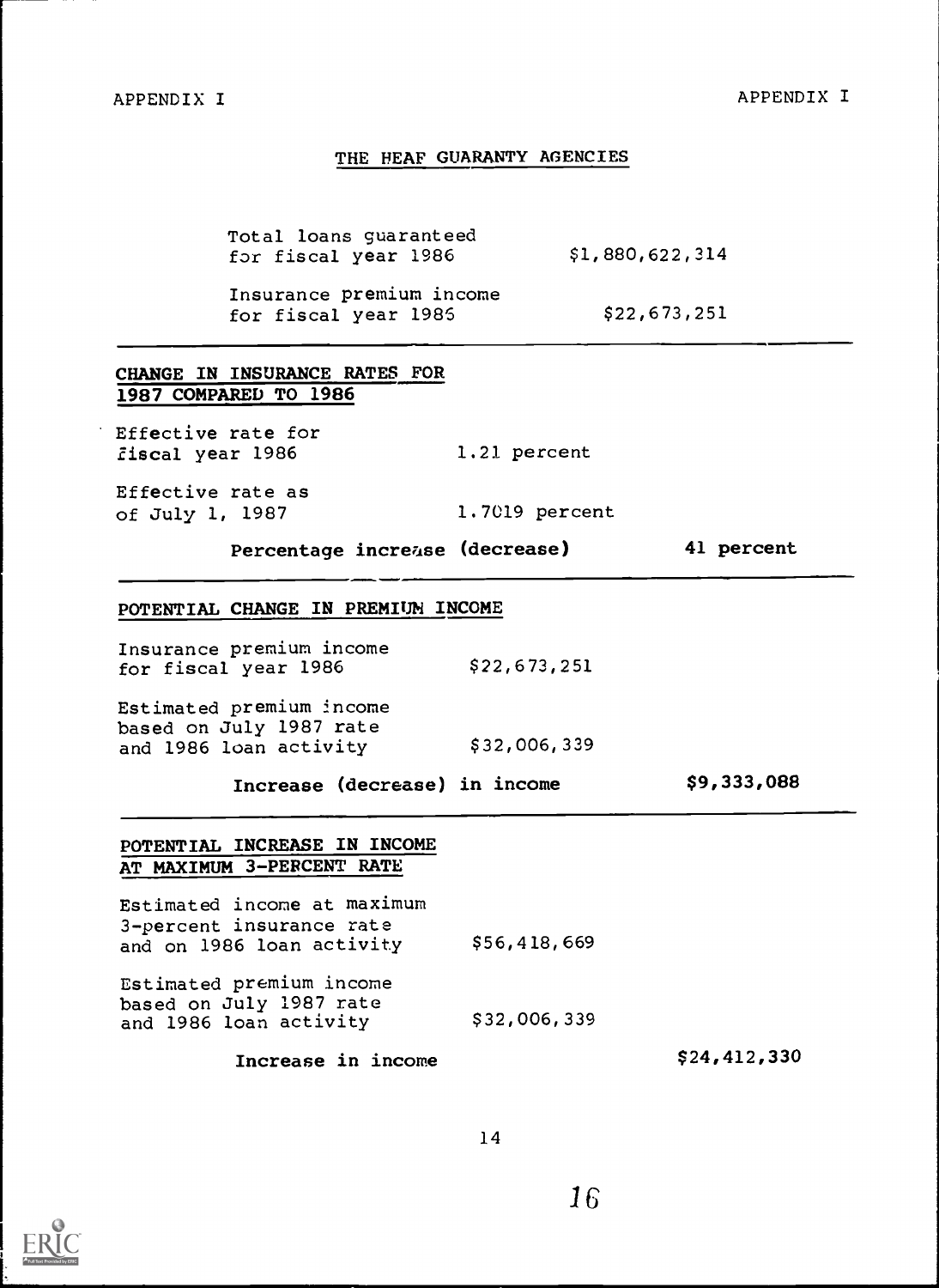## THE ILLINOIS GUARANTY AGENCY

Total loans guaranteed<br>
for fiscal year 1986 5381,381,469 for fiscal year 1986

Insurance premium income for fiscal year 1986 \$8,665,448

2.27 percent

0.00 percent

## CHANGE IN INSURANCE RATES FOR 1987 COMPARED TO 1986

Effective rate for fiscal year 1986

Rate as of July 1, 1987

Percentage increase (decrease) (100 percent)

## POTENTIAL CHANGE IN PREMIUM INCOME

Insurance premium income from fiscal year  $1986$  \$8,665,448

Estimated premium income based on July 1987 rate and 1986 loan activity 60

Increase (decrease) in income (\$8,665,448)

#### POTENTIAL INCREASE IN INCOME AT MAXIMUM 3-PERCENT RATE

Estimated income at maximum 3-percent insurance rate and on 1986 loan activity \$11,441,444

Estimated premium income based on July 1987 rate and 1986 loan activity

\$0

## Increase in premium income \$11,441,444

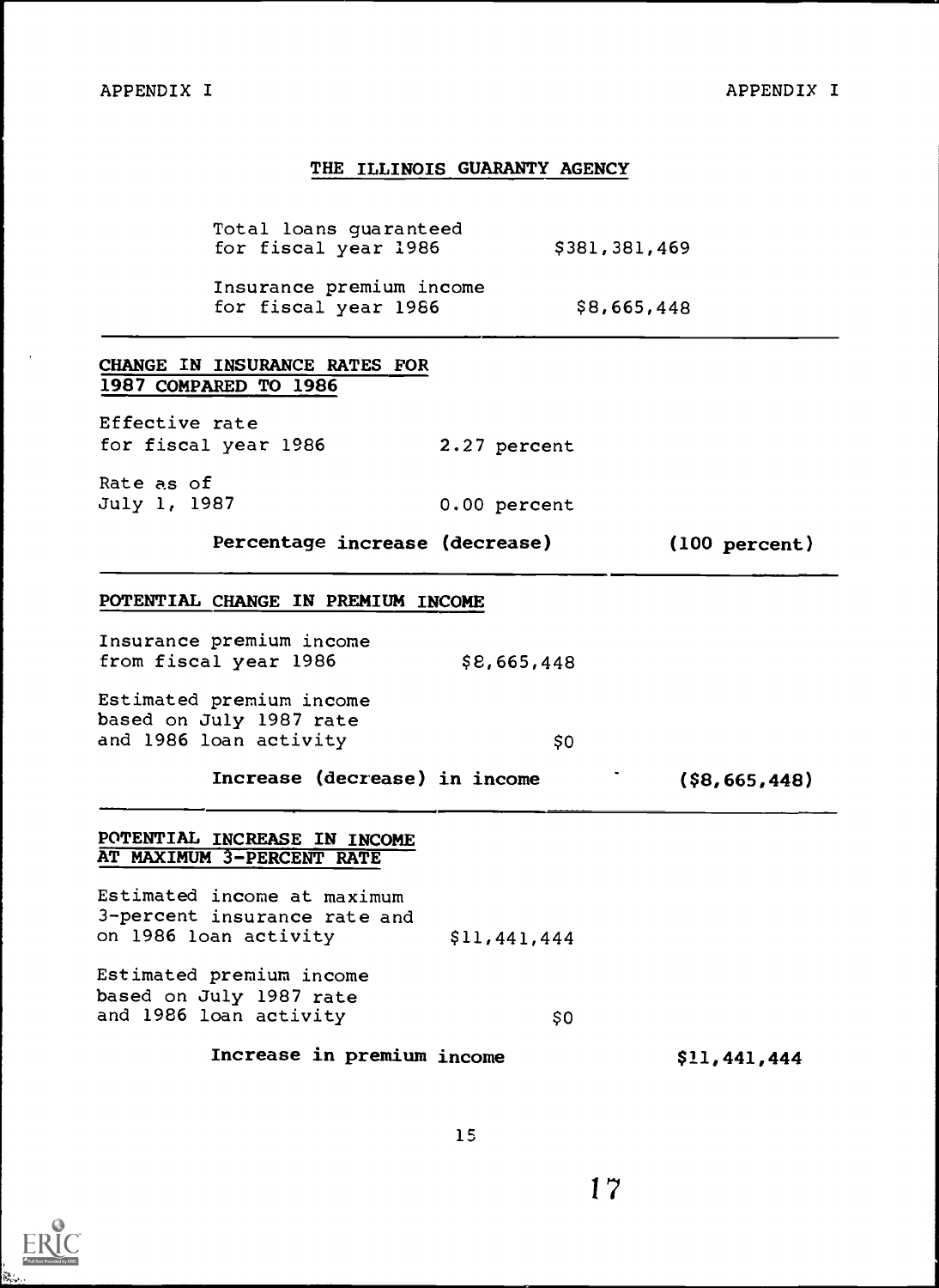## THE IOWA GUARANTY AGENCY

Total loans guaranteed<br>
for fiscal year 1986 5136,701,309 for fiscal year 1986

Insurance premium income<br>
for fiscal year 1986 62,387,776 for fiscal year 1986

## CHANGE IN INSURANCE RATES FOR 1987 COMPARED TO 1986

.Effective rate for fiscal year 1986 1.75 percent

Effective rate as of July 1, 1987 1.5629 percent

Percentage increase (decrease) (11 percent)

## POTENTIAL CHANGE IN PREMIUM INCOME

Insurance premium income<br>
from fiscal vear 1986 52,387,776 from fiscal year 1986

Estimated premium income based on July 1987 rate<br>and 1986 loan activity 52,136,539 and 1986 loan activity

Increase (decrease) in income (\$251,237)

## POTENTIAL INCREASE IN INCOME AT MAXIMUM 3-PERCENT RATE

Estimated income at maximum 3-percent insurance rate and on 1986 loan activity \$4,101,039

Estimated premium income based on July 1987 rate and 1986 loan activity \$2,136,539

Increase in premium income \$1,964,500

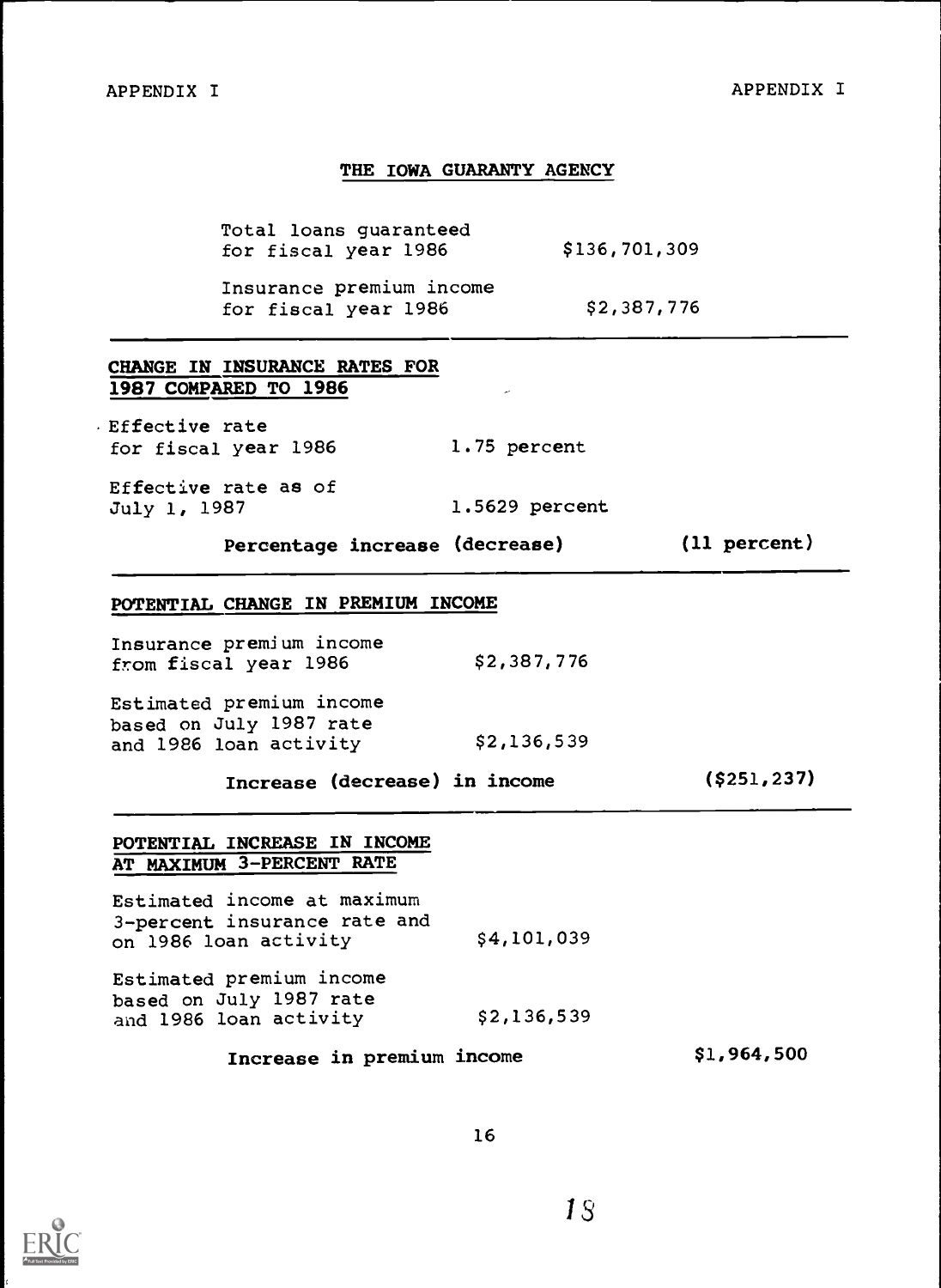#### THE KENTUCKY GUARANTY AGENCY

Total loans guaranteed<br>
for fiscal year 1986 654,908,046 for fiscal year 1986

Insurance premium income<br>
for fiscal vear 1986 51,172,699 for fiscal year 1986

## CHANGE IN INSURANCE RATES FOR 1987 COMPARED TO 1986

Effective rate for fiscal year 1986 2.14 percent

Rate as of July 1, 1987 2.00 percent

Percentage increase (decrease) (7 percent)

## POTENTIAL CHANGE IN PREMIUM INCOME

| Insurance premium income |             |
|--------------------------|-------------|
| from fiscal year 1986    | \$1,172,699 |

Estimated premium income based on July 1987 rate and 1986 loan activity \$1,098,161

Increase (decrease) in income (\$74,538)

## POTENTIAL INCREASE IN INCOME AT MAXIMUM 3-PERCENT RATE

Estimated income at maximum 3-percent insurance rate and on 1986 loan activity \$1,647,241

Estimated premium income based on July 1987 rate and 1986 loan activity \$1,098,161

Increase in premium income \$549,080

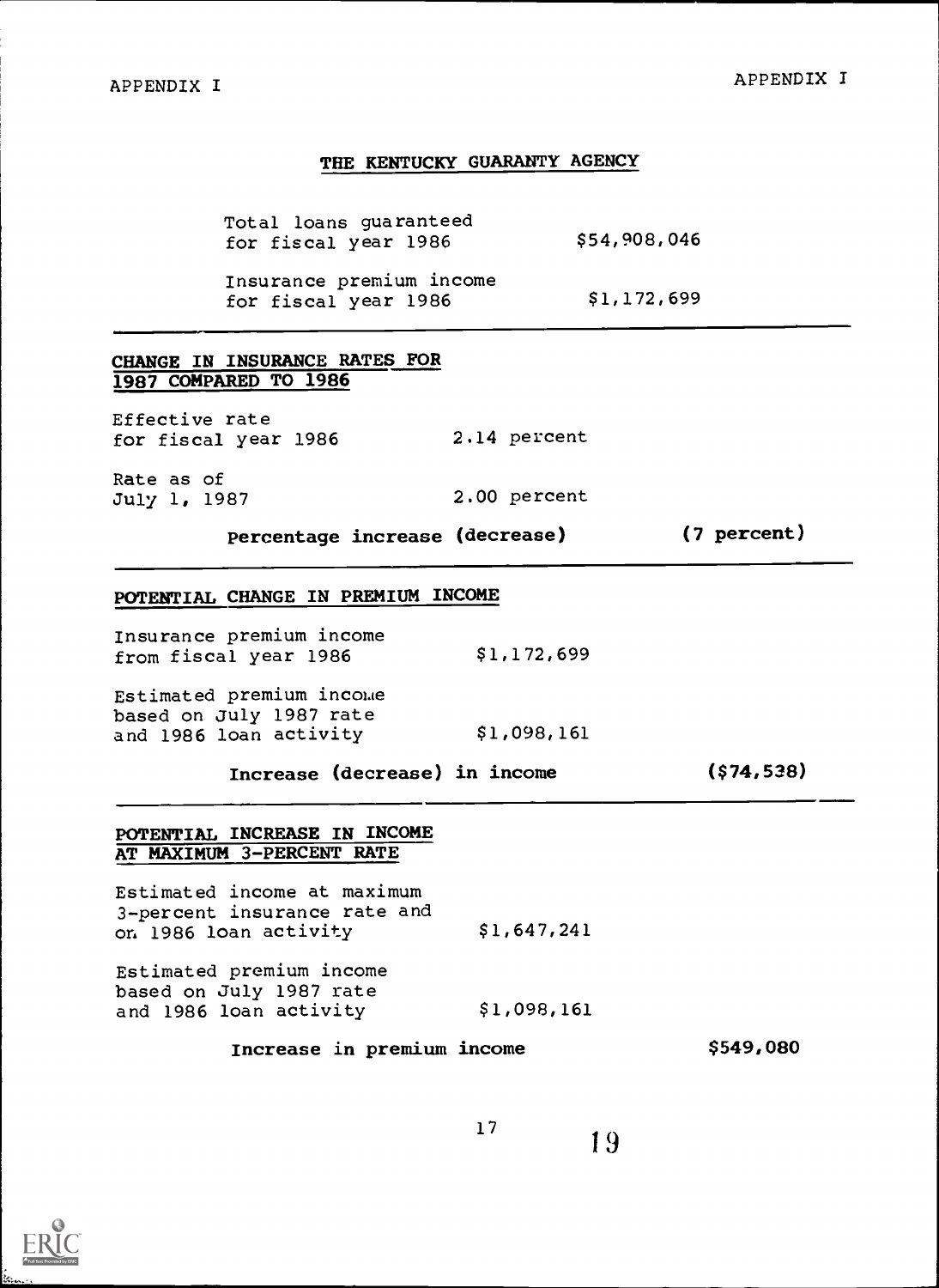## THE LOUISIANA GUARANTY AGENCY

Total loans guaranteed for fiscal year 1986 \$60,514,793 Insurance premium income

for fiscal year 1986 \$1,734,397

CHANGE IN INSURANCE RATES FOR 1987 COMPARED TO 1986

Effective rate for fiscal year 1986 2.87 percent

Rate as of July 1, 1987 3.00 percent

Percentage increase (decrease) J percent

## POTENTIAL CHANGE IN PREMIUM INCOME

| Insurance premium income<br>from fiscal year 1986  | \$1,734,397 |  |
|----------------------------------------------------|-------------|--|
| Estimated premium income<br>ated on July 1987 rate |             |  |

a on July 1987 rate and  $1986$  loan activity  $$1,815,444$ 

Increase (decrease) in income \$81,047

## POTENTIAL INCREASE IN INCOME AT MAXIMUM 3-PERCENT RATE

Estimated income at maximum 3-percent insurance rate and on 1986 loan activity \$1,815,444

Estimated premium income based on July 1987 rate and 1986 loan activity \$1,815,444

## Increase in premium income \$0

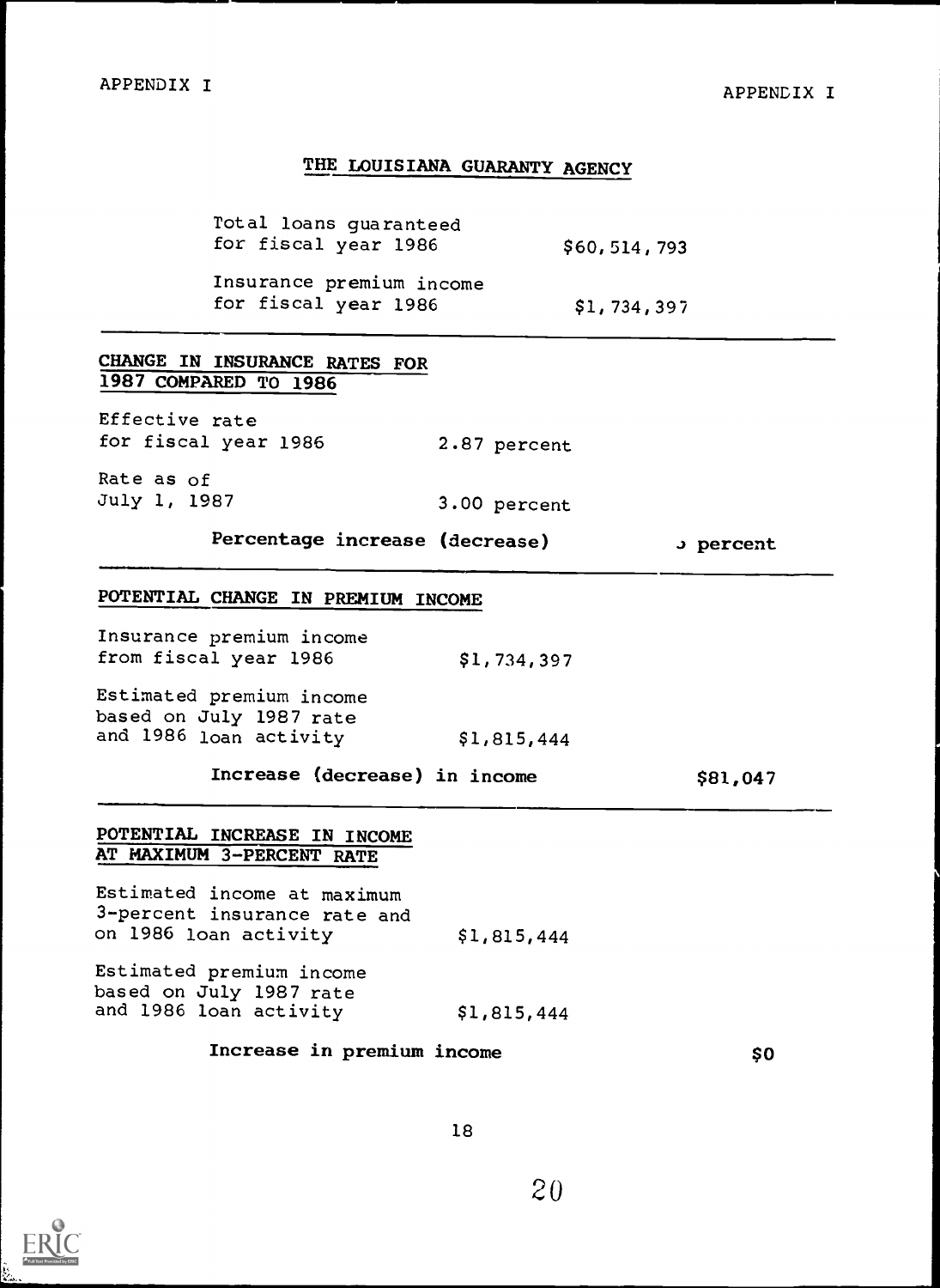## APPENDIX I

## THE MASSACHUSETTS GUARANTY AGENCY

Total loans guaranteed<br>for fiscal year 1986 6253,604,215 for fiscal year 1986

Insurance premium income<br>
for fiscal year 1986 52,806,982 for fiscal year  $1986$ 

## CHANGE IN INSURANCE RATES FOR 1987 COMPARED TO 1986

Effective rate for fiscal year 1986 1.11 percent

Rate as of July 1, 1987 1.00 percent

Percentage increase (decrease) (10 percent)

#### POTENTIAL CHANGE IN PREMIUM INCOME

Insurance premium income from fiscal year 1986

Estimated premium income based on July 1987 rate<br>and 1936 loan activity 52,536,042 and 1936 loan activity

Increase (decrease) in income (\$270,940)

## POTENTIAL INCREASE IN INCOME AT MAXIMUM 3-PERCENT RATE

Estimated income at maximum 3-percent insurance rate and on 1986 loan activity Estimated premium income based on July 1987 rate \$7,608,126

and 1986 loan activity \$2,536,042

Increase in premium income \$5,072,084

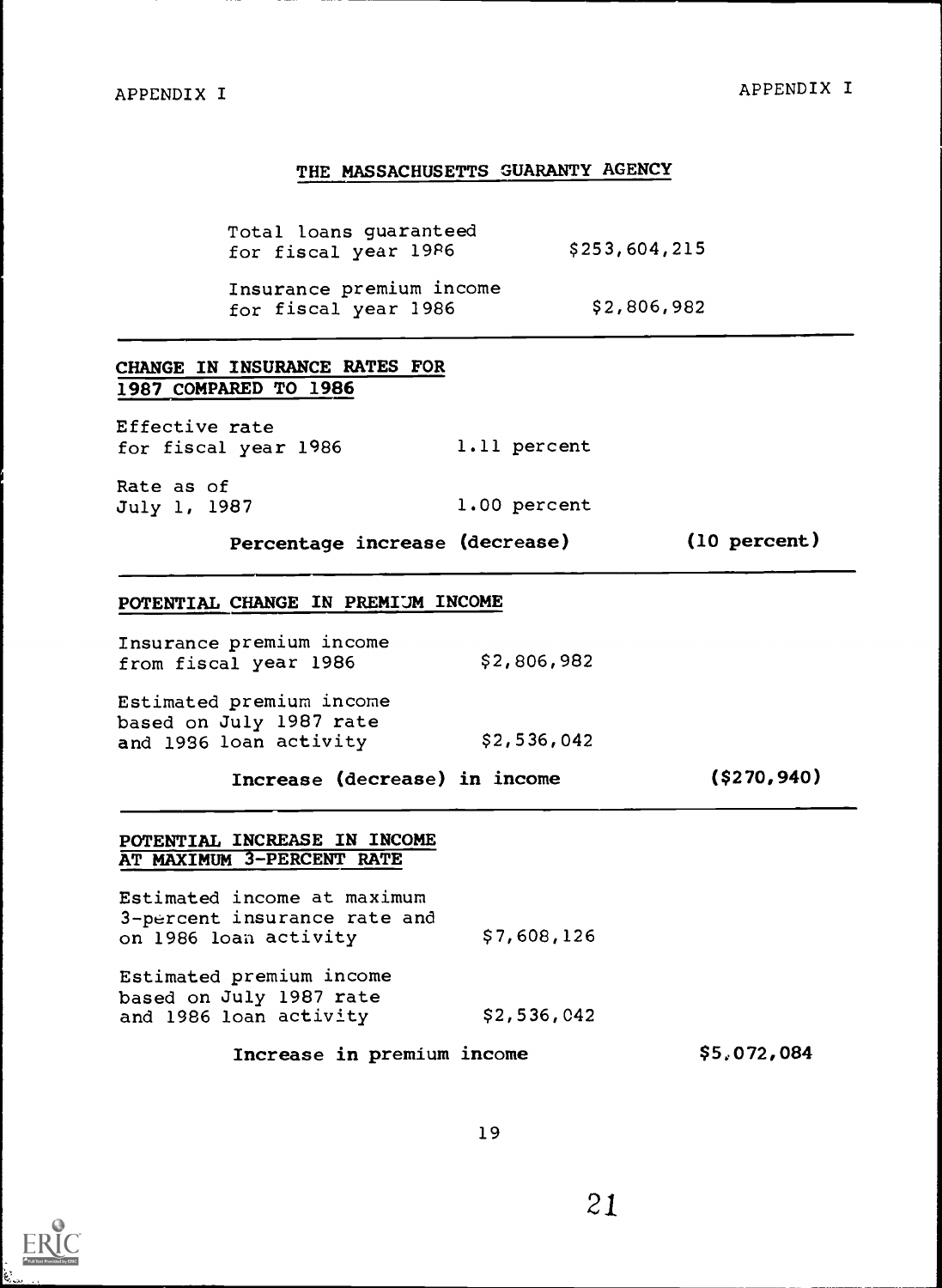## THE MICHIGAN GUARANTY AGENCY

Total loans guaranteed for fiscal year 1986 \$186,382,381

Insurance premium income for fiscal year 1986 \$3,393,784

1.00 percent

## CHANGE IN INSURANCE RATES FOR 1987 COMPARED TO 1986

Effective rate for fiscal year 1986 1.82 percent

Rate as of July 1, 1987

Percentage increase (decrease) (45 percent)

## POTENTIAL CHANGE IN PREMIUM INCOME

| Insurance premium income |             |
|--------------------------|-------------|
| from fiscal year 1986    | \$3,393,784 |
|                          |             |

Estimated premium income based on July 1987 rate and  $1986$  loan activity  $$1,863,824$ 

Increase (decrease) in income (\$1,529,960)

## POTENTIAL INCREASE IN INCOME AT MAXIMUM 3-PERCENT RATE

Estimated income at maximum 3-percent insurance rate and on 1986 loan activity \$5,591,471

Estimated premium income based on July 1987 rate and 1986 loan activity \$1,863, 824

Increase in premium income \$3,727,647

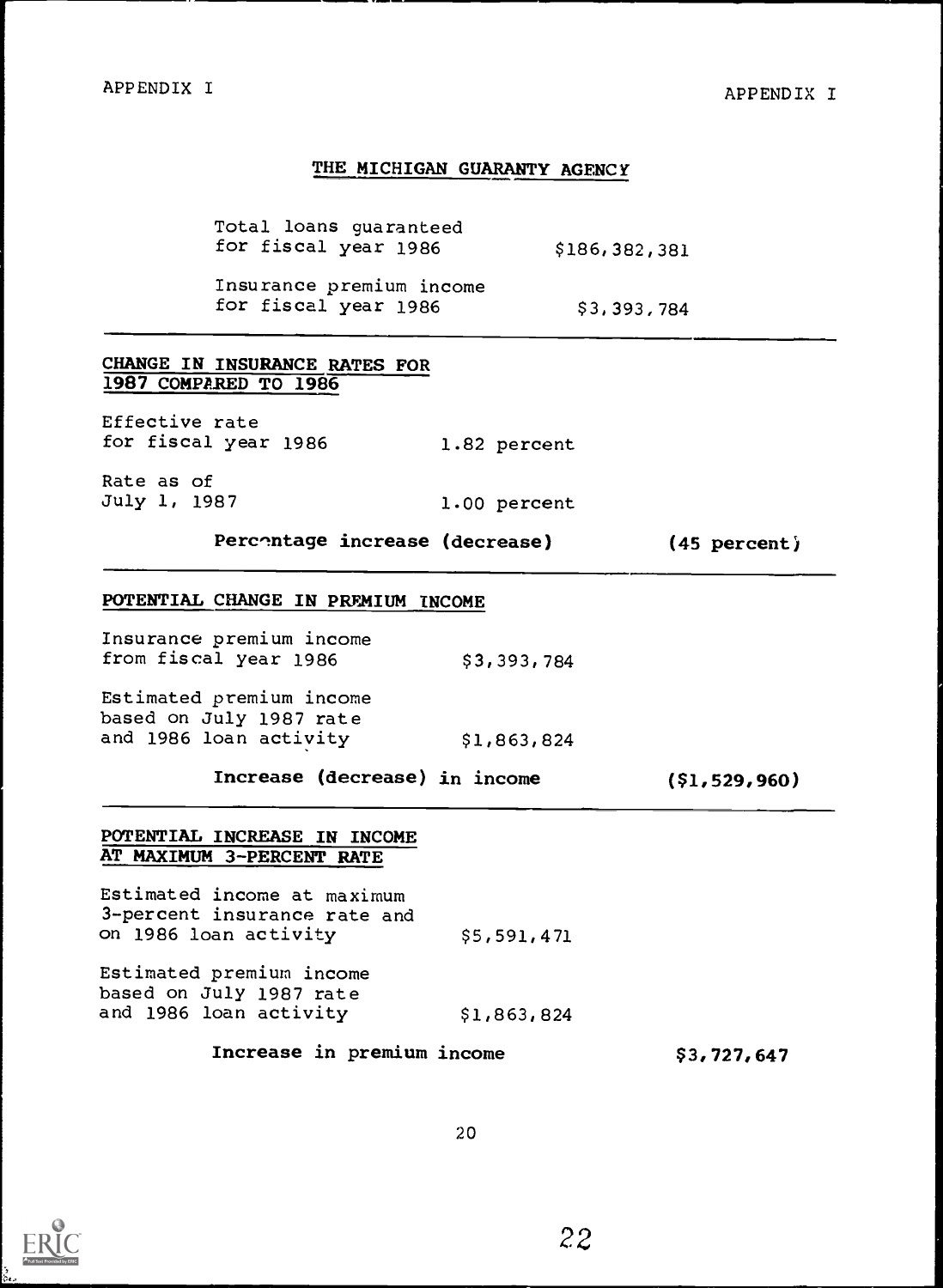## THE MISSISSIPPI GUARANTY AGENCY

Total loans guaranteed for fiscal year 1986 \$49,082,965

Insurance premium income for fiscal year 1986 \$1,148,218

## CHANGE IN INSURANCE RATES FOR 1987 COMPARED TO 1986

Effective rate for fiscal year 1986 2.34 percent

Rate as of July 1, 1987 3.00 percent

Percentage increase (decrease) 28 percent

## POTENTIAL CHANGE IN PREMIUM INCOME

| Insurance premium income            |             |  |
|-------------------------------------|-------------|--|
| from fiscal year 1986               | \$1,148,218 |  |
| $x_{n+1}$ ust $a_n$ neaming income. |             |  |

Estimated premium income based on July 1987 rate<br>and 1986 loan activity 51,472,489 and 1986 loan activity

Increase (decrease) in income \$ 324,271

## POTENTIAL INCREASE IN INCOME AT MAXIMUM 3-PERCENT RATE

Estimated income at maximum 3-percent insurance rate and on 1986 loan activity \$1,472,469

Estimated premium income based on July 1987 rate and 1986 loan activity \$1,472,489

## Increase in premium income  $$0$

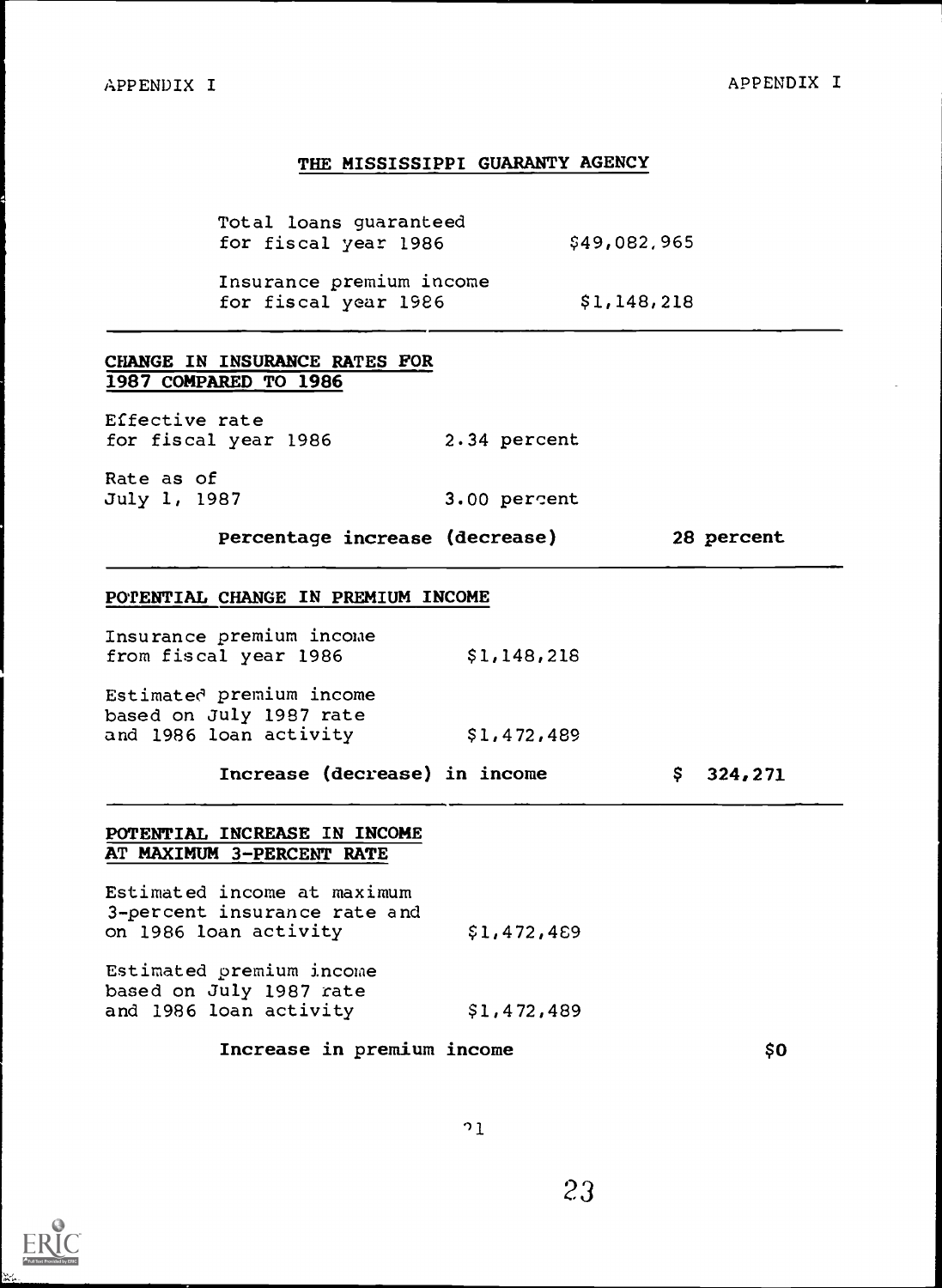### THE MISSOURI GUARANTY AGENCY

Total loans guaranteed for fiscal year 1986 \$146,538,633 Insurance premium income for fiscal year 1986 \$3,163,463

## CHANGE IN INSURANCE RATES FOR 1987 COMPARED TO 1986

Effective rate for fiscal year 1986 2.16 percent

Rate as of July 1, 1987

Percentage increase (decrease) 39 percent

#### POTENTIAL CHANGE IN PREMIUM INCOME

| Insurance premium income                                                                                            |               |  |
|---------------------------------------------------------------------------------------------------------------------|---------------|--|
| from fiscal year 1986                                                                                               | $$3,16$ , 463 |  |
| and the contract of the contract of the contract of the contract of the contract of the contract of the contract of |               |  |

Estimated premium income based on July 1987 rate and 1986 loan activity 54,396,159

Increase (decrease) in income \$1,232,696

\$4,396,159

3.00 percent

## POTENTIAL INCREASE IN INCOME AT MAXIMUM 3-PERCENT RATE

Estimated income at maximum 3-percent insurance rate and on 1986 loan activity

Estimated premium income based on July 1987 rate and 1986 loan activity \$4,396,159

## Increase in premium income  $\sim$  \$0

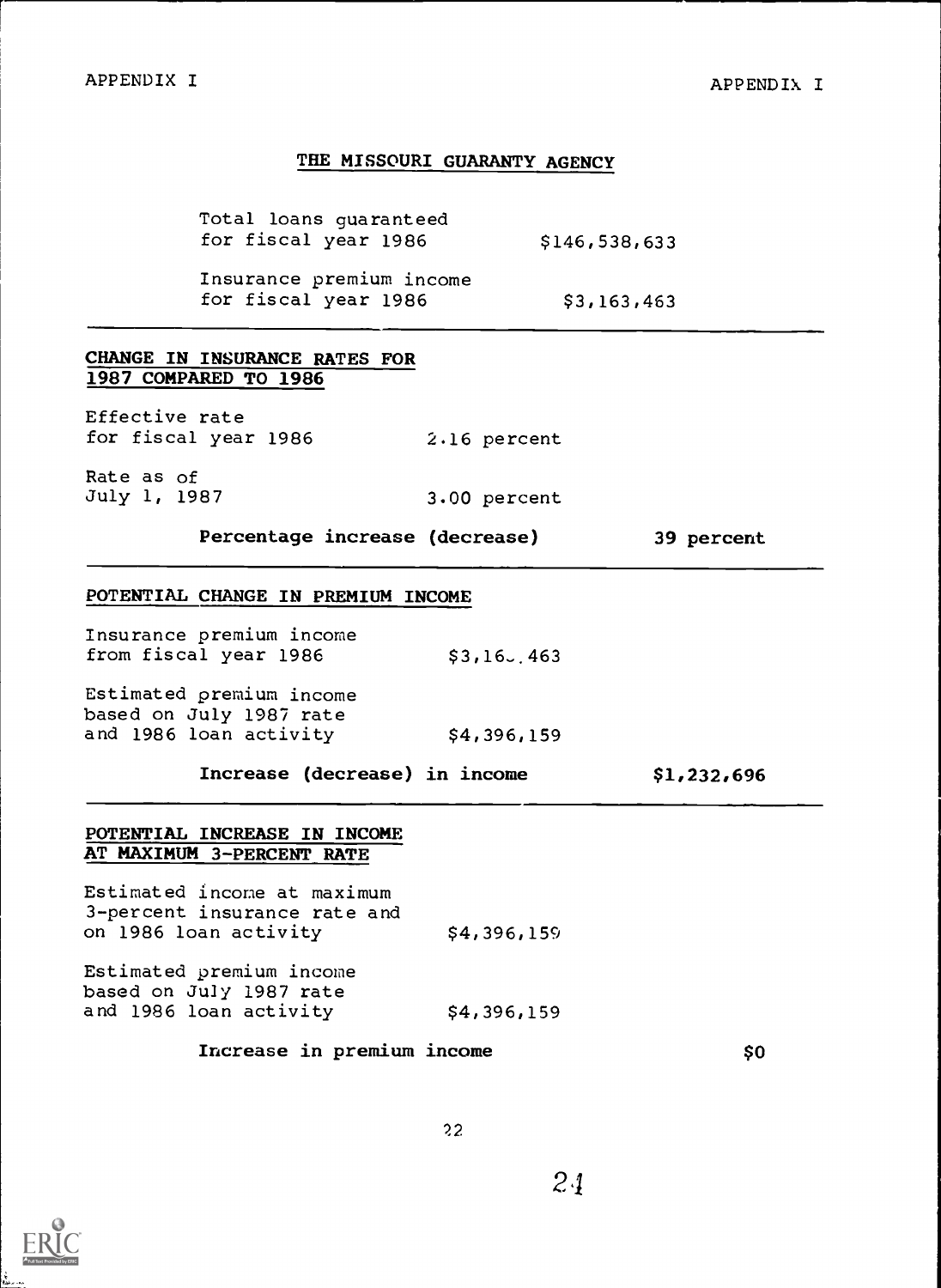## THE MONTANA GUARANTY AGENCY

| Total loans guaranteed<br>for fiscal year 1986<br>\$32,654,083                |                                                  |                |           |            |
|-------------------------------------------------------------------------------|--------------------------------------------------|----------------|-----------|------------|
|                                                                               | Insurance premium income<br>for fiscal year 1986 |                | \$778,370 |            |
| 1987 COMPARED TO 1986                                                         | CHANGE IN INSURANCE RATES FOR                    |                |           |            |
| Effective rate<br>for fiscal year 1986                                        |                                                  | 2.38 percent   |           |            |
| Rate as of<br>July 1, 1987                                                    |                                                  | $3.00$ percent |           |            |
|                                                                               | Percentage increase (decrease)                   |                |           | 26 percent |
|                                                                               | POTENTIAL CHANGE IN PREMIUM INCOME               |                |           |            |
| Insurance premium income<br>from fiscal year 1986                             |                                                  | \$778,370      |           |            |
| Estimated premium income<br>based on July 1987 rate<br>and 1986 loan activity |                                                  | \$979,622      |           |            |
|                                                                               | Increase (decrease) in income                    |                |           | \$201,252  |

## POTENTIAL INCREASE IN INCOME AT MAXIMUM 3-PERCENT RATE

Estimated income at maximum 3-percent insurance rate and on 1986 loan activity Estimated premium income based on July 1987 rate and 1986 loan activity \$979,622 \$979,622

Increase in premium income \$0

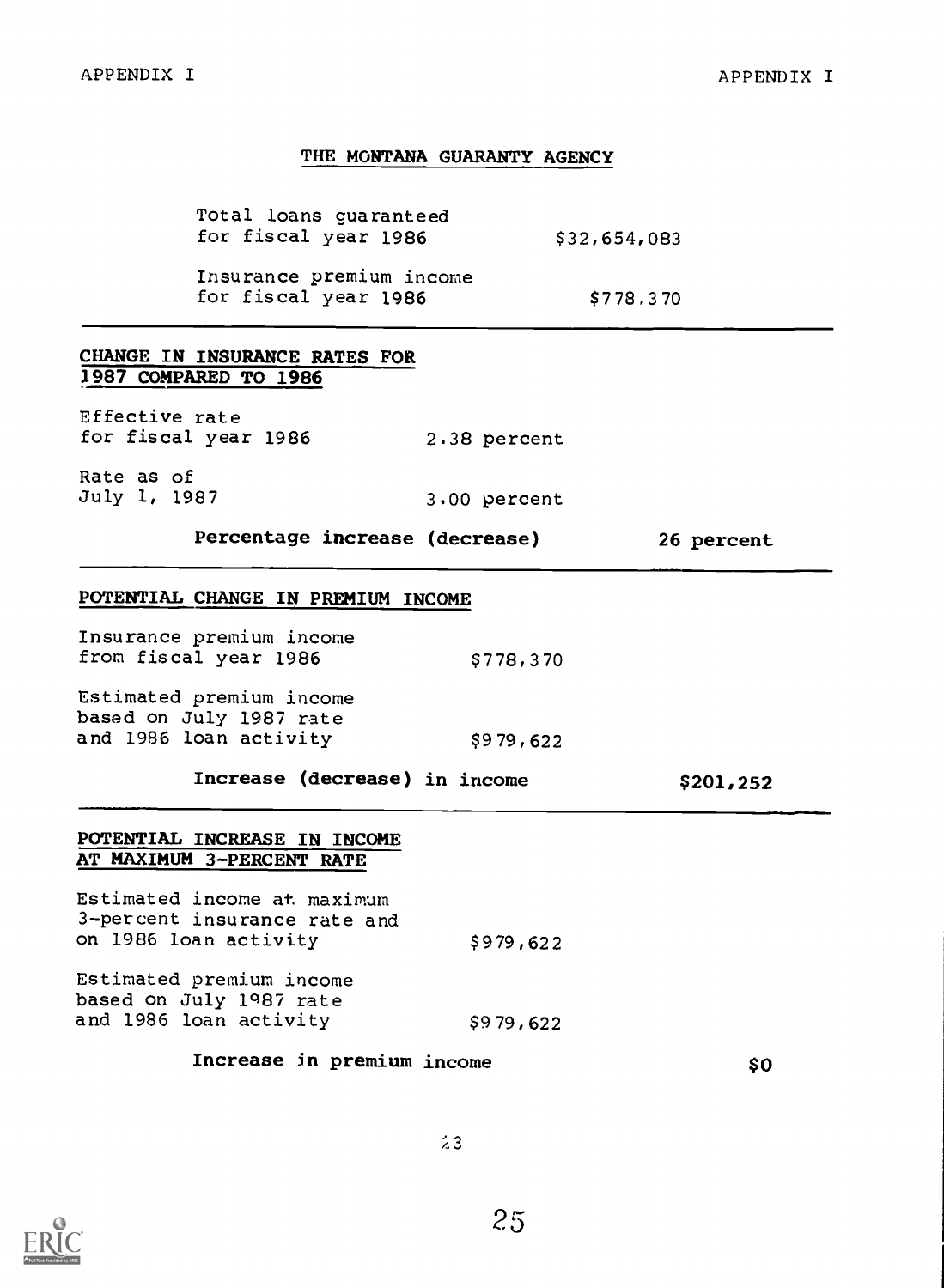## THE NEW JERSEY GUARANTY AGENCY

Total loans guaranteed for fiscal year 1986 \$215,408,030

Insurance premium income for fiscal year 1986 \$2,197,490

1.02 percent

1.00 percent

## CHANGE IN INSURANCE RATES FOR 1987 COMPARED TO 1986

Effective rate for fiscal year 1986

Rate as of July 1, 1987

Percentage increase (decrease) (2 percent)

## POTENTIAL CHANGE IN PREMIUM INCOME

| Insurance premium income<br>from fiscal year 1986   | \$2,197,490 |  |
|-----------------------------------------------------|-------------|--|
| Estimated premium income<br>based on July 1987 rate |             |  |
| and 1986 loan activity                              | \$2,154,080 |  |

Increase (decrease) in income (\$43,410)

## POTENTIAL INCREASE IN INCOME AT MAXIMUM 3-PERCENT RATE

Estimated income at maximum 3-percent insurance rate and on 1986 loan activity \$6,462,241

Estimated premium income based on July 1987 rate and 1986 loan activity \$2, 154, 080

Increase in premium income \$4,308,161

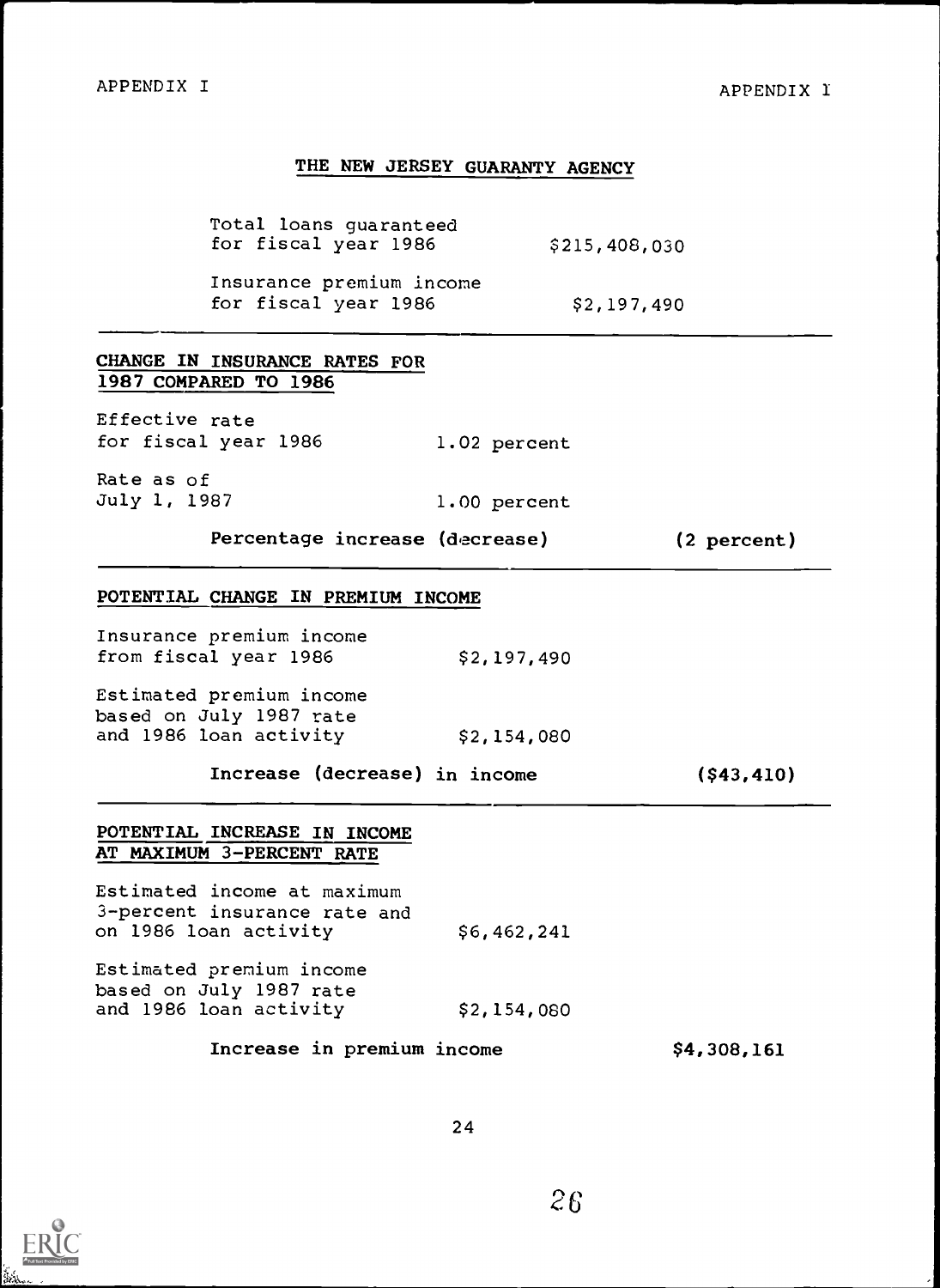## THE NEW YORK GUARANTY AGENCY

T3tal loans guaranteed for fiscal year 1986 \$825,084,812

Insurance premium income for fiscal year 1986 \$5,298,742

0.50 percent

## CHANGE IN INSURANCE RATES FOR 1987 COMPARED TO 1986

Effective rate for fiscal year 1986 0.64 percent

Rate as of July 1, 1987

Percentage increase (decrease) (22 percent)

#### POTENTIAL CHANGE IN PREMIUM INCOME

| Insurance premium income<br>from fiscal year 1986                     | \$5,298,742 |  |
|-----------------------------------------------------------------------|-------------|--|
| Estimated premium income<br>$h = h + h$ and $\tau_{11}$ , $h = h + h$ |             |  |

based on July 1987 rate<br>and 1986 loan activity \$4,125,424 and 1986 loan activity

Increase (decrease) in income (\$1,173,318)

## POTENTIAL INCREASE IN INCOME AT MAXIMUM 3-PERCENT RATE

Estimated income at  $m \sim \gamma$ imum 3-percent insurance rate and on 1986 loan activity \$24,752,544

Estimated premium income based on July 1987 rate and 1996 loan activity \$4,125,424

Increase in premium income \$20,627,120

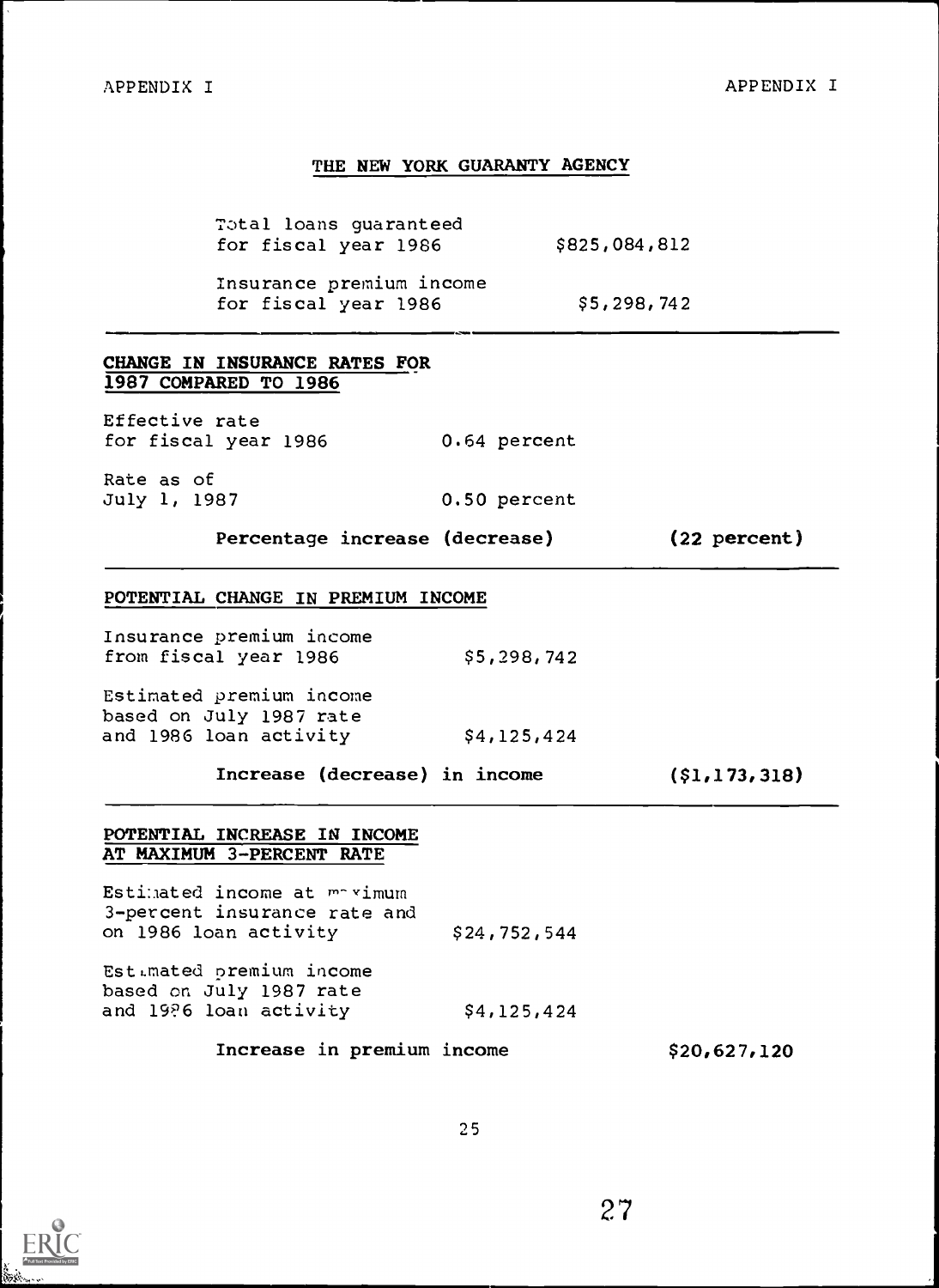# THE PENNSYLVANIA GUARANTY AGENCY

| Total loans guaranteed<br>for fiscal year 1986                                       |              | \$491,367,323    |
|--------------------------------------------------------------------------------------|--------------|------------------|
| Insurance premium income<br>for fiscal year 1986                                     |              | \$4,599,133      |
| CHANGE IN INSURANCE RATES FOR<br>1987 COMPARED TO 1986                               |              |                  |
| Effective rate<br>for fiscal year 1986                                               | 0.94 percent |                  |
| Rate as of<br>July 1, 1987                                                           | 0.00 percent |                  |
| Percentage increase (decrease)                                                       |              | (100 percent)    |
| POTENTIAL CHANGE IN PREMIUM INCOME                                                   |              |                  |
| Insurance premium income<br>from fiscal year 1986                                    | \$4,599,133  |                  |
| Estimated premium income<br>based on July 1987 rate<br>and 1986 loan activity        | \$0          |                  |
| Increase (decrease) in income                                                        |              | $($ \$4,599,133) |
| POTENTIAL INCREASE IN INCOME<br>AT MAXIMUM 3-PERCENT RATE                            |              |                  |
| Estimated income at maximum<br>3-percent insurance rate and<br>on 1986 loan activity | \$14,741,020 |                  |
| Estimated premium income<br>based on July 1987 rate<br>and 1986 loan activity        | \$0          |                  |
| Increase in premium income                                                           |              | \$14,741,020     |



았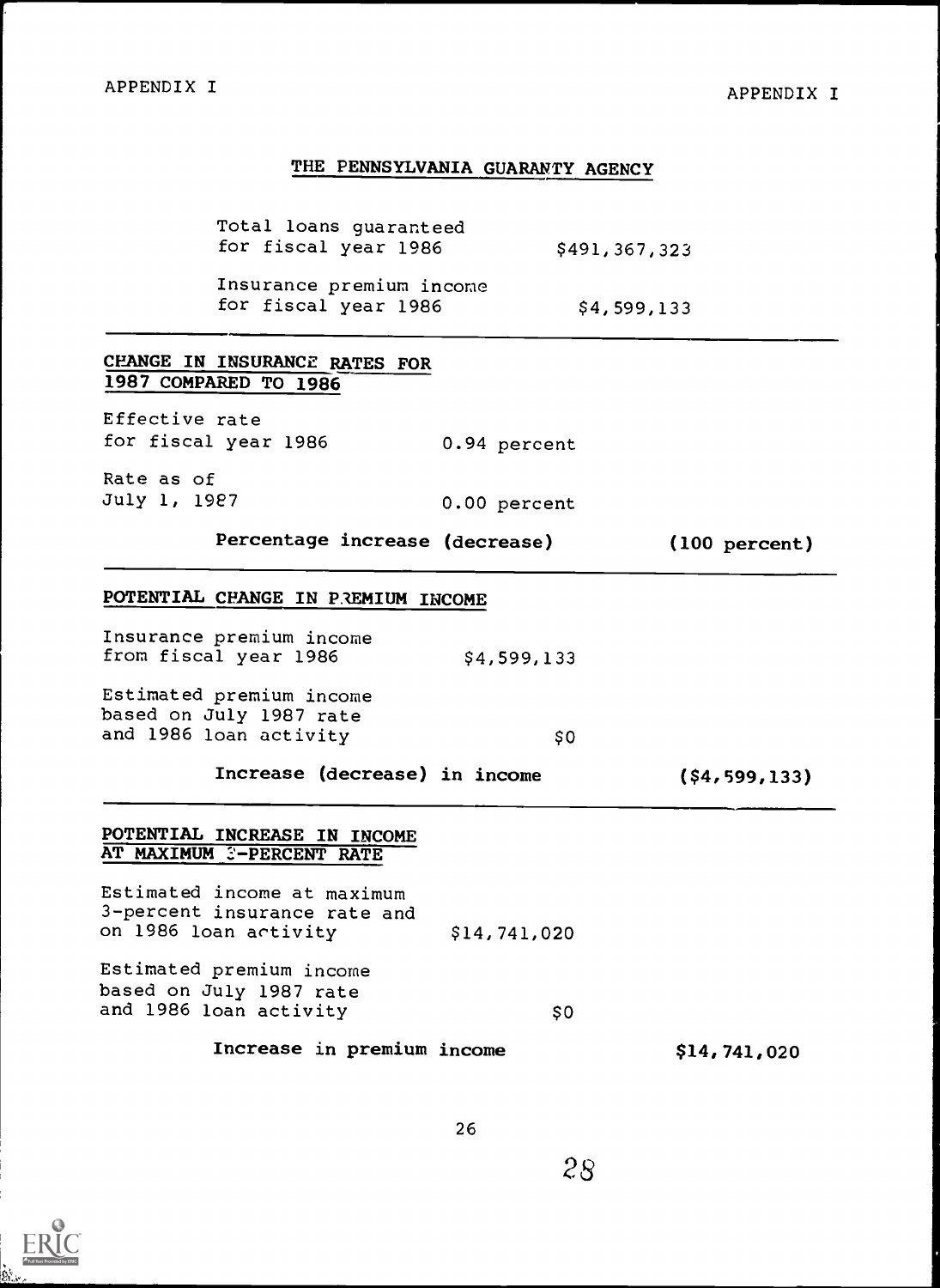### THE TEXAS GUARANTY AGENCY

Total loans guaranteed for fiscal year 1986 \$352,857,149

Insurance premium income for fiscal year  $1986$  \$7,133,928

2.25 percent

## CHANGE IN INSURANCE RATES FOR 1987 COMPARED TO 1986

Effective rate for fiscal year 1986 2.02 percent

Rate as of July 1, 1987

Percentage increase (decrease) 11 percent

## POTENTIAL CHANGE IN PREMIUM INCOME

| Insurance premium income<br>from fiscal year 1986   | \$7,133,928 |  |
|-----------------------------------------------------|-------------|--|
| Estimated premium income<br>based on July 1987 rate |             |  |
| and 1986 loan activity                              | \$7,939,286 |  |

Increase (decrease) in income \$805,358

## POTENTIAL INCREASE IN INCOME AT MAXIMUM 3-PERCENT RATE

Estimated income at maximum 3-percent insurance rate and on 1986 loan activity \$10,585,714

Estimated premium income based on July 1987 rate and 1986 loan activity

\$7,939,286

Increase in premium income \$2,646,428

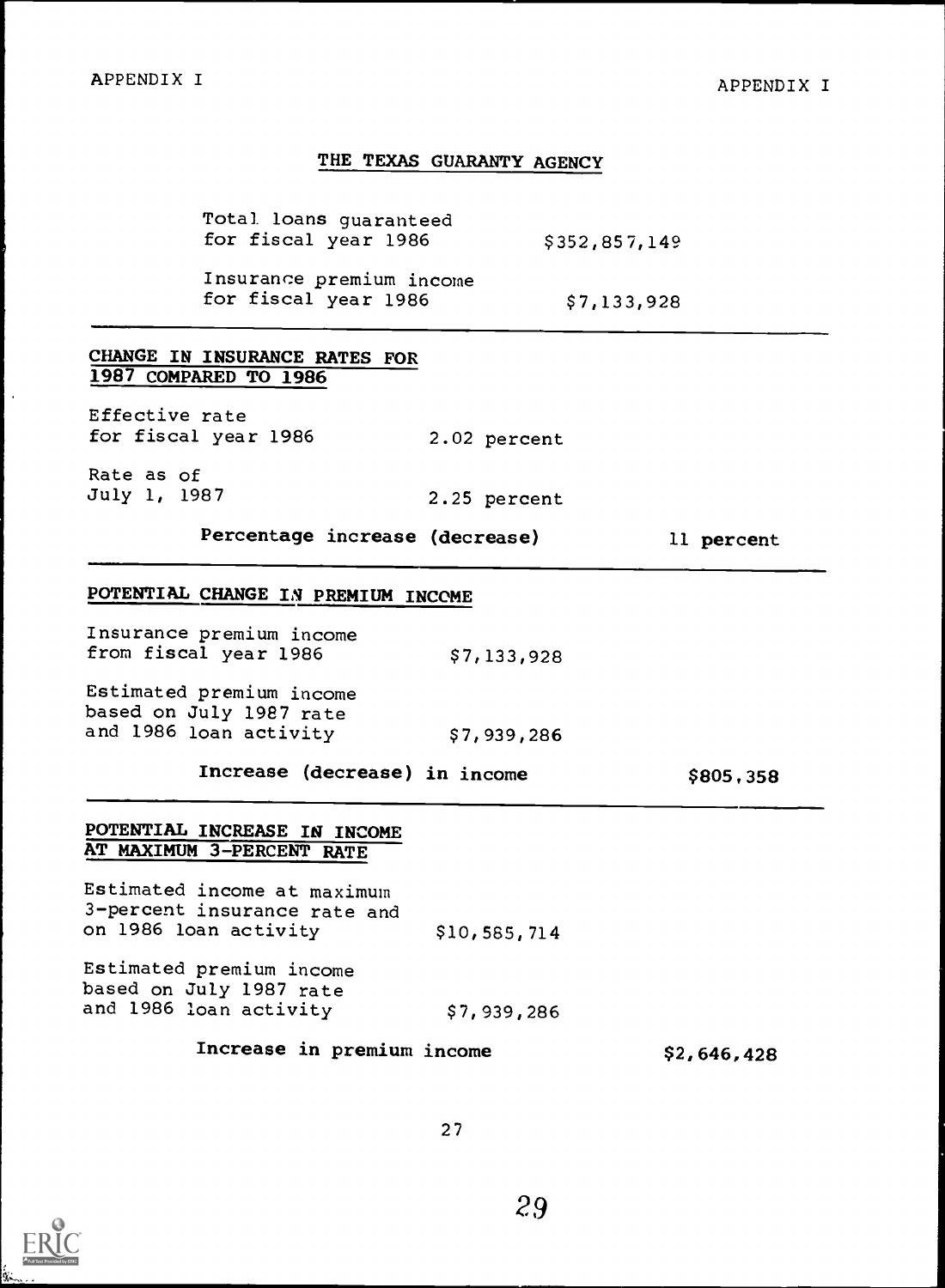## THE VERMONT GUARANTY AGENCY

Total loans guaranteed for fiscal year 1986

Insurance prem'ium income for fiscal year  $1986$  \$454,951

## CHANGE TN INSURANCE RATES , )R 1987 COMPARED TO 1986

Effective rate for fiscal year 1986 2.15 percent

Rate as of<br>July 1, 1987 1.00 percent

Percentage increase (decrease) (53 percent)

#### POTENTIAL CHANGE IN PREMIUM INCOME

| from fiscal year 1986<br>\$454,951 | Insurance premium income |  |
|------------------------------------|--------------------------|--|
|                                    |                          |  |

Estimated premium income based on July 1987 rate and 1986 loan activity \$211,451

Increase (decrease) in income (\$243,500)

## POTENTIAL INCREASE IN INCOME AT MAXIMUM 3-PERCENT RATE

Estimated income at maximum 3-percent insurance rate and on 1986 loan activity \$634,352

Estimated premium income based on July 1987 rate and 1986 loan activity \$211,451

## Increase in premium income \$422,901

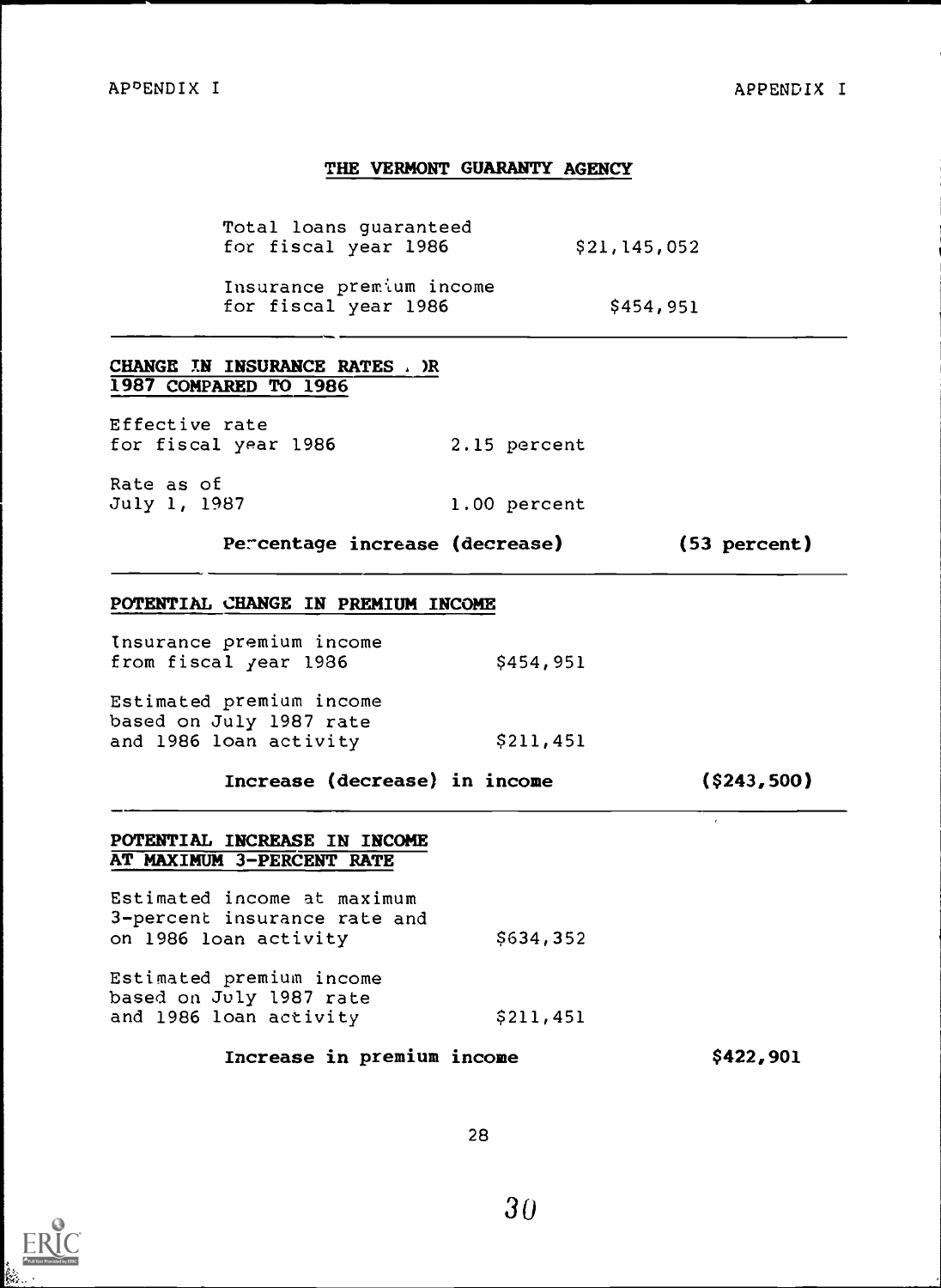## RECENT GAO REPORTS AND TESTIMONY RELATED TO GUARANTEED STUDENT LOANS

## REPORTS

Guaranteed Student Loans: Better Criteria Needed for Financing Guarantee Agencies, GAO/HRD-86-7, 7/2/86

Defaulted Student Loans: Guaranty Agencies' Collection Practices and Procedures, GAO/HRD-86-114BR, 7/17/86

Guaranteed Student Loans: Guidelines for Reducing Guaranty Agency Reserves, GAO/HRD-86-129BR, 8/7/86

Defaulted Student Loans: Private Lender Collection Efforts Often Inadequate, GAO/HRD-87-48, 8/20787

Guaranteed tudent Loans: Legislative and Regulatory Changes Needed to Reduce Default Costs, GAO/HRD-87-76, 9/30/87

## TESTIMONY

The Department of Education's Actions to Collect Defaulted Student Loans, statement of William J. Gainer, Associate Director, Human Resources Division, General Accounting Office, before the Subcommittee on Postsecondary Education, House Committee on Education and Labor, 6/19/85

(104600)